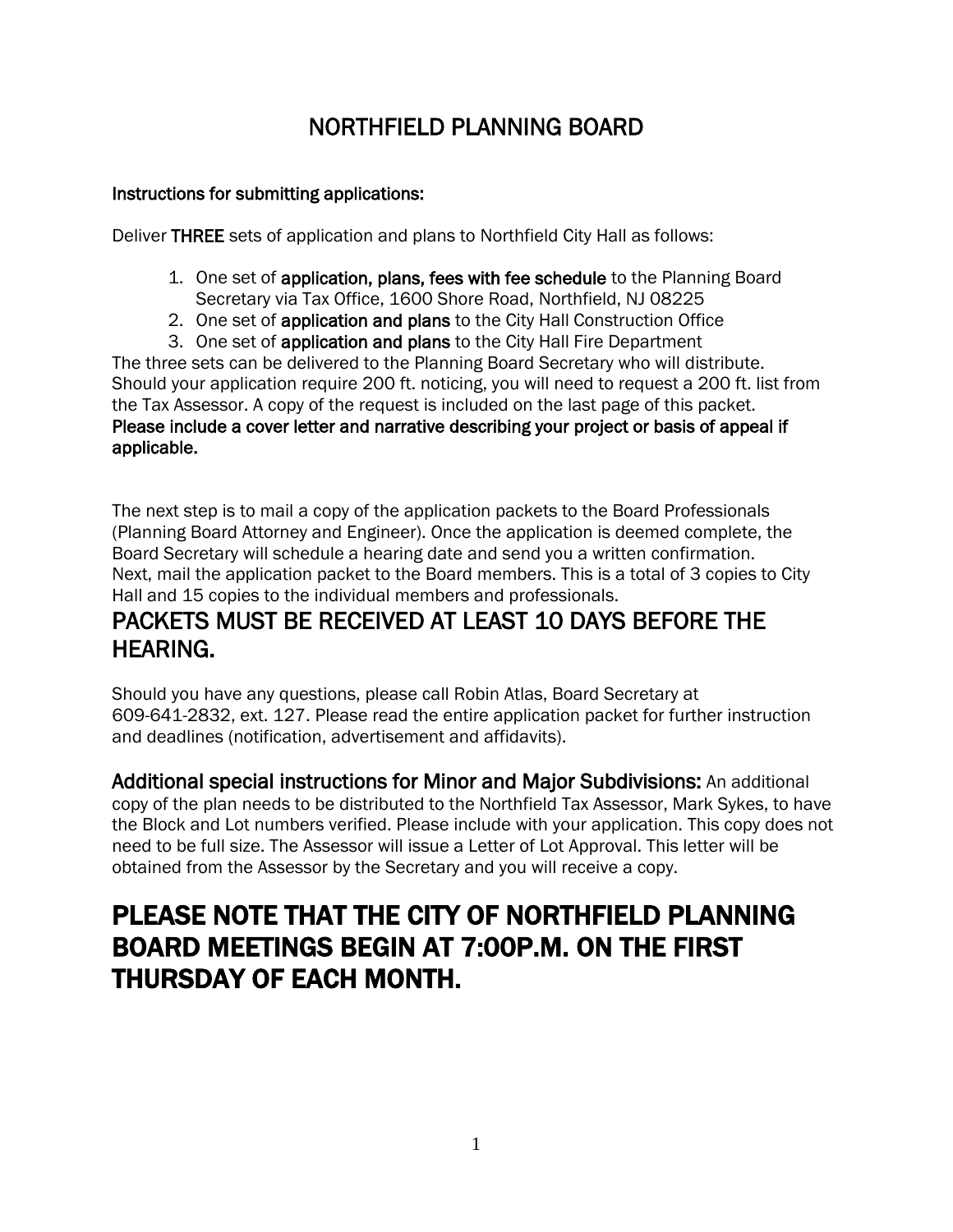#### **City of Northfield Planning Board 1600 Shore Road Northfield, New Jersey 08225 (609) 641-2832, ext. 127**

# **2022 Members:**

| Dr. Richard Levitt, Chairman      | 2204 Bay Avenue<br>Northfield, New Jersey 08225                                             |
|-----------------------------------|---------------------------------------------------------------------------------------------|
| Mayor Erland Chau                 | 1001Shore Road<br>Northfield, New Jersey 08225                                              |
| Councilman Paul Utts              | 144 E. Rosedale Avenue<br>Northfield, New Jersey 08225                                      |
| Chief Paul Newman                 | City of Northfield<br>1600 Shore Road<br>Northfield, New Jersey 08225                       |
| Clem Scharff, Vice Chairman       | 105 Circle Drive<br>Northfield, New Jersey 08225                                            |
| Derek Rowe                        | 6 Mazza Drive<br>Northfield, New Jersey 08225                                               |
| <b>Ronald Roegiers</b>            | 110 Northwood Court<br>Northfield, New Jersey 08225                                         |
| Jim Shippen                       | 2306 Shepherd Drive<br>Northfield, New Jersey 08225                                         |
| Joe Dooley                        | 230 Dolphin Avenue<br>Northfield, New Jersey 08225                                          |
| Henry Notaro (alternate #1)       | 108 Catherine Place<br>Northfield, New Jersey 08225                                         |
| Matthew Carney (alternate #2)     | 407 Davis Avenue<br>Northfield, New Jersey 08225                                            |
| Peter Brophy (alternate #3)       | 11 Twelve Oaks Court<br>Northfield, New Jersey 08225                                        |
| Daniel Reardon (alternate #4)     | 7 Lesley Lane<br>Northfield, New Jersey 08225                                               |
| Matt Doran, Professional Engineer | 840 North Main Street<br>Pleasantville, New Jersey 08232                                    |
| Joel M. Fleishman, Esquire        | Fleishman-Daniels Law Offices, LLC<br>646 Ocean Heights Avenue<br>Linwood, New Jersey 08221 |
| Robin Atlas, Secretary            | City of Northfield<br>1600 Shore Road Northfield, NJ 08225                                  |
| Revised January 6, 2022           |                                                                                             |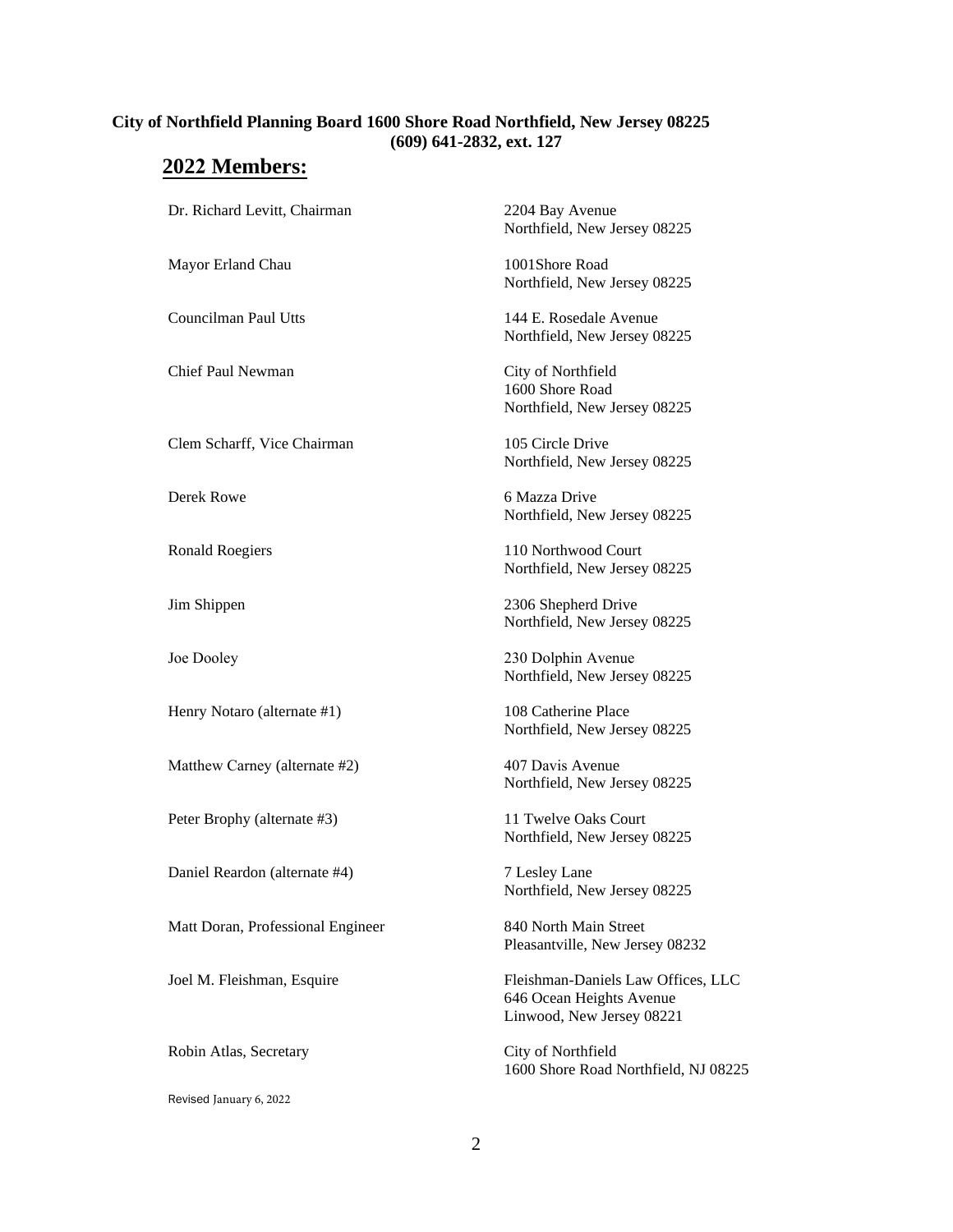# City of Northfield Planning Board SUMMARY OF PLANNING BOARD FEE SCHEDULE Consult Fee Ordinance (Revised Ordinance 9-2012) For Details and Clarification SUBMIT COPY OF THIS SCHEDULE WITH CHECKS

The fee to be paid shall be the sum of fees for the component elements of the plat or plan. Proposals requiring a combination of approvals such as subdivision, site plan, and/or variance, shall pay a fee equal to the sum of the fee for each element, except in cases where a preliminary and final application is applied for and decided by the Planning Board at the same time, in which case the greater of the two fees shall be paid. Additional fees may be assessed for extraordinary review costs not otherwise covered herein. One check must be submitted for all required fees (including the required Publication fee set forth in subparagraph K), unless otherwise specifically excepted, and a second check must be submitted for Professional Escrow. Please call the Planning Board Secretary at 641-2832 (ext. 127) with any questions.

#### All fees are non-refundable and are calculated as follows:

|                                         | A. Application for Development Permit, Submit to Zoning Office (amended as per Ordinance 9-2012) |
|-----------------------------------------|--------------------------------------------------------------------------------------------------|
| 1. Commercial                           | \$200.00                                                                                         |
| 2. Residential-Per Lot                  | \$100.00                                                                                         |
| 3. Accessory Structure                  | \$50.00                                                                                          |
| 4. Sheds 100sf or less                  | No Fee                                                                                           |
| <b>B. Minor Subdivision Application</b> |                                                                                                  |
| 1. Each Informal Review                 | \$100.00                                                                                         |
| 2. Application Fee                      | \$250.00 plus \$50.00 per lot                                                                    |
| 3. Tax Map Revision                     | \$100.00 per each subdivided (new) lot or \$10.00                                                |
|                                         | per lot, whichever is greater                                                                    |
|                                         | (Section 3.14 of amended ordinance 8-2001, sub-paragraph X)                                      |
| C. Major Subdivision Application        |                                                                                                  |
| 1. Each Informal Review                 | \$200.00 plus \$25.00 per lot                                                                    |
| 2. Preliminary Plat Application Fee     | \$500.00 plus \$25.00 per lot                                                                    |
| 3. Final Plat Application Fee           | \$500.00 plus \$25.00 per lot                                                                    |
| 4. Tax Map Revision                     | \$75.00 per each subdivided (new) lot                                                            |
| D. Site Plan Application                |                                                                                                  |
| 1. Each Informal Review                 | \$250.00 plus \$5.00 for each 100 square feet of                                                 |
|                                         | building area up to 2,000 square feet and \$2.50                                                 |
|                                         | for each additional 200 square feet or fraction thereof                                          |
| 2. Preliminary Application Fee          | Non-residential \$500.00 plus \$50.00 for building                                               |
|                                         | area up to 2,000 square feet and \$25.00 for each                                                |
|                                         | additional 200 square feet or fraction thereof                                                   |
| 3. Final Application Fee                | \$500.00                                                                                         |
| <b>E. Building Permit Appeals</b>       | \$500.00 for Non-residential                                                                     |
|                                         | \$250.00 for Residential                                                                         |
| F. Interpretation Request               | \$250.00; If interpretation request is accompanied                                               |
|                                         | by a variance request, the fee for the variance shall apply                                      |
| G. "C" Variance                         | \$300.00 for one variance                                                                        |
|                                         | \$100.00 for each additional variance                                                            |
|                                         | \$75.00 for each lot subject to the variance                                                     |
|                                         |                                                                                                  |
| H. "D" Variance                         | \$1,000.00 for one variance                                                                      |
|                                         | \$200.00 for each additional variance                                                            |
|                                         | \$150.00 for each lot subject to the variance                                                    |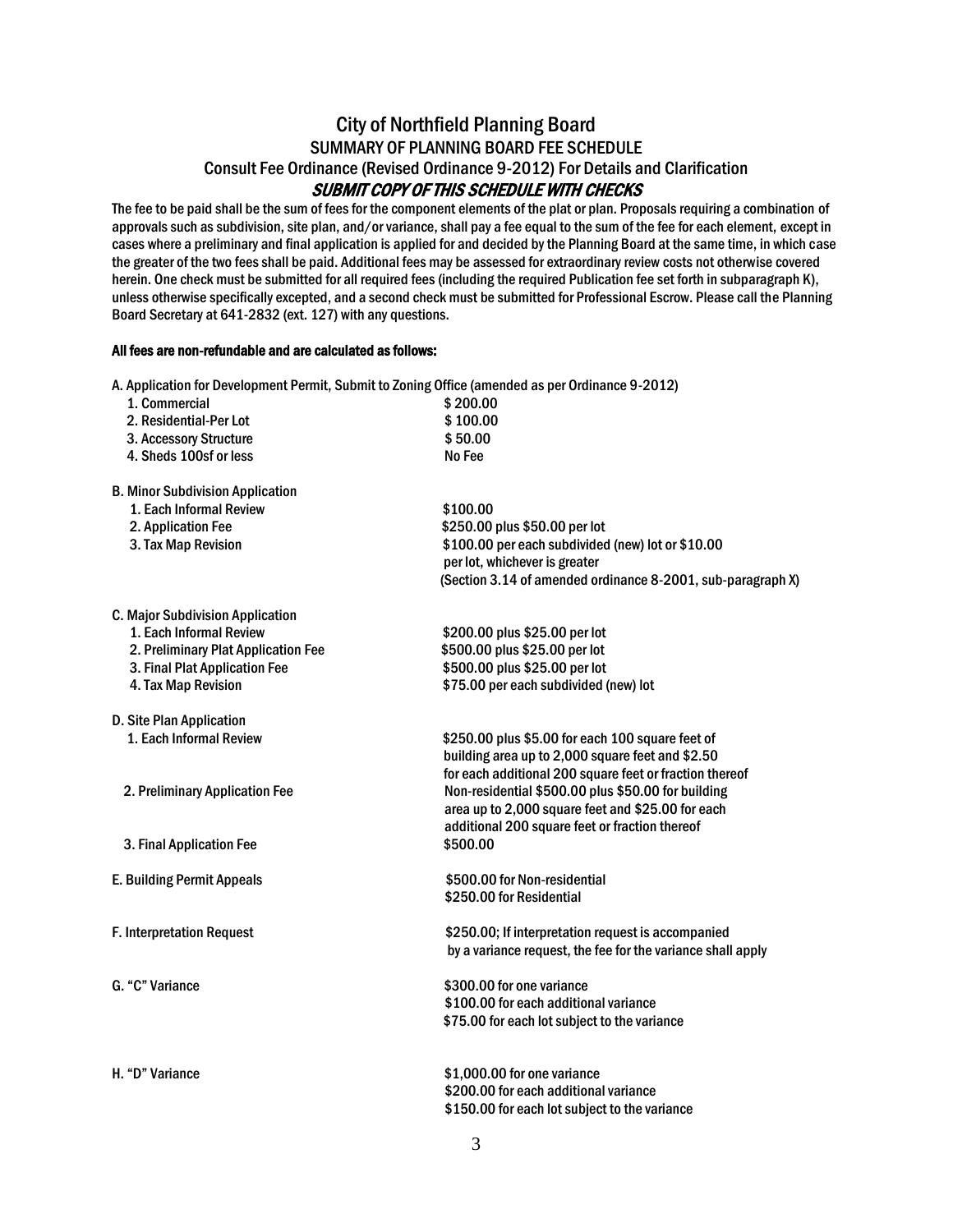| I. Conditional Uses                                                                                                                  | \$500.00                                                                                                                                                                                                                                                                                                                                                                                                                                                                                                                                                                                 |
|--------------------------------------------------------------------------------------------------------------------------------------|------------------------------------------------------------------------------------------------------------------------------------------------------------------------------------------------------------------------------------------------------------------------------------------------------------------------------------------------------------------------------------------------------------------------------------------------------------------------------------------------------------------------------------------------------------------------------------------|
| J. Review Fee for Environmental Impact Report (EIR) - for those<br>Applications which require review of an EIR                       | \$500.00 in addition to Professional Escrow fee                                                                                                                                                                                                                                                                                                                                                                                                                                                                                                                                          |
| K. Publication Fee-all applications are subject to this fee                                                                          | \$50.00                                                                                                                                                                                                                                                                                                                                                                                                                                                                                                                                                                                  |
| L. Waiver of site plan fee                                                                                                           | \$500.00                                                                                                                                                                                                                                                                                                                                                                                                                                                                                                                                                                                 |
| M. Continuance Fee (unless at the direction of the Board)<br>in addition to other applicable fees                                    | \$250.00 for each continuance                                                                                                                                                                                                                                                                                                                                                                                                                                                                                                                                                            |
| N. Variance Request for Time extension-request for<br>extension of time within which any variance must<br>be exercised (per request) | \$250.00                                                                                                                                                                                                                                                                                                                                                                                                                                                                                                                                                                                 |
| <b>0. Special Meetings</b>                                                                                                           | \$250.00 in addition to required fees<br>\$100.00 additional if notice of meeting is required                                                                                                                                                                                                                                                                                                                                                                                                                                                                                            |
| P. Amended Site Plans and Sub-Divisions                                                                                              | \$150.00 for minor changes (no building, parking<br>or significant changes) plus sufficient copies of the<br>plat incorporating the changes as<br>may be necessary for distribution.<br>No fee if requested by the City.<br>For significant changes, fees are equal to one-half<br>the fee required for initial submission based on<br>the current fee schedule. Sufficient copies of the<br>plat are required as noted above.<br>If the proposed changes involve a change of use,<br>the application will be considered a new<br>application and full payment of fees will be required. |
| Q. Certificates of Approval of Sub-Division                                                                                          | \$175.00                                                                                                                                                                                                                                                                                                                                                                                                                                                                                                                                                                                 |
| R. Certificate of existing non-conforming use                                                                                        | \$175.00                                                                                                                                                                                                                                                                                                                                                                                                                                                                                                                                                                                 |
| S. Copies of Records                                                                                                                 | \$75.00 for a copy of each meeting tape;<br>\$75.00 for each stenographer session-to be supplied by<br>Applicant.                                                                                                                                                                                                                                                                                                                                                                                                                                                                        |
| T. All other applications not specifically mentioned herein                                                                          | \$500.00 for commercial applications<br>\$250.00 for non-commercial applications                                                                                                                                                                                                                                                                                                                                                                                                                                                                                                         |

SEE NORTHFIELD LAND USE AND DEVELOPMENT ORDINANCE SECTION 3.14 FOR MORE DETAIL OF FEE SCHEDULE.

#### REFUNDS AND WITHDRAWALS

There are no refunds of escrow if application is withdrawn within 24 hours of hearing date. Application fees are non-refundable.

If variance application, fee is \$150.00. If withdrawn within 10 days of hearing date, fee is \$250.00. If other than variance, fee is \$100.00. If withdrawn within 10 days of hearing date, fee is \$100.00.

After payment of fee for withdrawal of application, all other fees deposited, with the exception of fees payable for professional review costs will be refunded. However, for all applications:

#### WITHDRAWAL WITHIN TWENTY- FOUR HOURS OF TIME OF THE SCHEDULED MEETING WILL RESULT IN NO REFUND TO APPLICANT AND ALL FEES PREVIOUSLY DEPOSITED SHALL BE FORFEITED.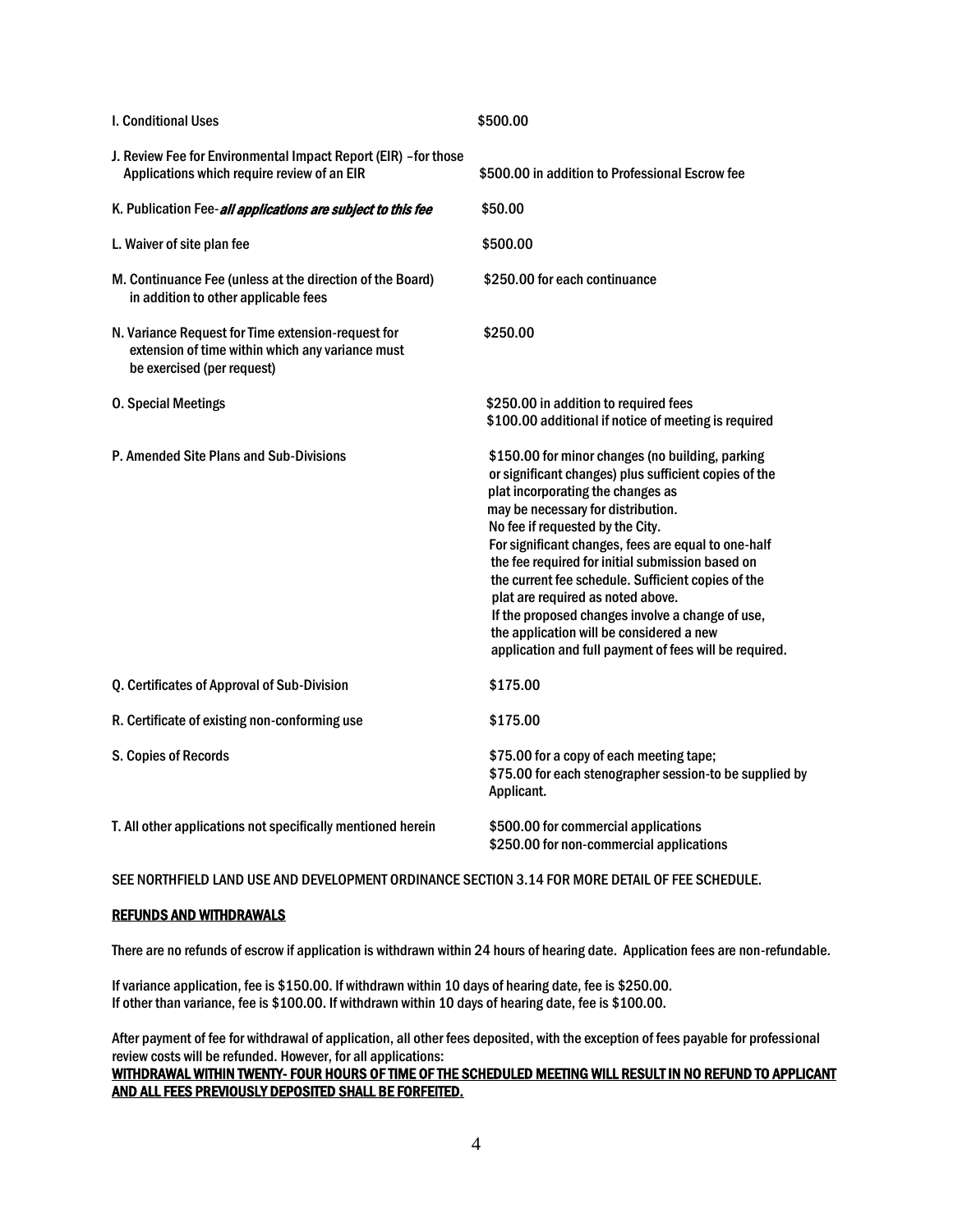#### PROFESSIONAL REVIEW COSTS

All applications require professional review costs and a separate check for these costs must be submitted with the application and other required fees. Professional review costs for attorney, planner, engineer or other professional retained on behalf of the Planning Board of the City of Northfield for the purpose of review, analysis, inspection or preparation of documents shall be the responsibility of the applicant and are held in escrow. The applicant shall, at the time of filing an application, be required to post the minimum amount specified in addition to all other filing fees.

Review fees shall be held and disbursed according the law by the City Treasurer at the direction of the Planning Board Secretary. An accounting shall be kept of each applicant's deposit, and professional fees shall be paid from the account and charged to the applicant. Any monies not expended for professional services shall be returned to the applicant upon final approval, denial or withdrawal of the application. If, at any time during the procedure, the monies posted shall have been expended, the applicant shall be required to post such additional sums not to exceed the amount of the initial payment for each replenishment. The applicant shall not be entitled to proceed with the application until such time as the necessary monies have been posted to guarantee payment of professional service fees.

Professional Review Costs are paid by the applicant (escrow) and the following minimum deposits are required in addition to all other filing fees:

| a. | Interpretation                             | \$250.00   |
|----|--------------------------------------------|------------|
| b. | Interpretation of variance                 | \$500.00   |
| C. | <b>Building permit appeals</b>             | \$500.00   |
| d. | "C" variance                               | \$500.00   |
| е. | "D" variance                               | \$1,000.00 |
| f. | <b>Major Subdivision</b>                   | \$1,000.00 |
| g. | <b>Minor Subdivision with no variances</b> | \$500.00   |
| h. | All other residential                      | \$250.00   |
| i. | All other commercial                       | \$500.00   |

Recreation Impact Fee for all Major and Minor Subdivisions and site plans-The contribution cost is \$2,500.00 per newly created lot (not including the original lot) and dwelling unit. This condition of approval must be satisfied before the signing of the final plat or filing with the County Clerk. This fee must be paid prior to filing of deeds if the applicant perfects the subdivision in that manner. No building permits will be issued for dwelling units created by site plans for residential development until this fee is paid. This is per Ordinance 8-2005 which amends the 1986 Land Use and Development Ordinance.

For additional information and fees for Bonding, Inspection fees, and revised plats see section 3.14 under "Fees" contained within the Land Use and Development Ordinance.

The Planning Board of the City of Northfield shall have the right to waive any fee in accordance with NJSA 40:55D-8.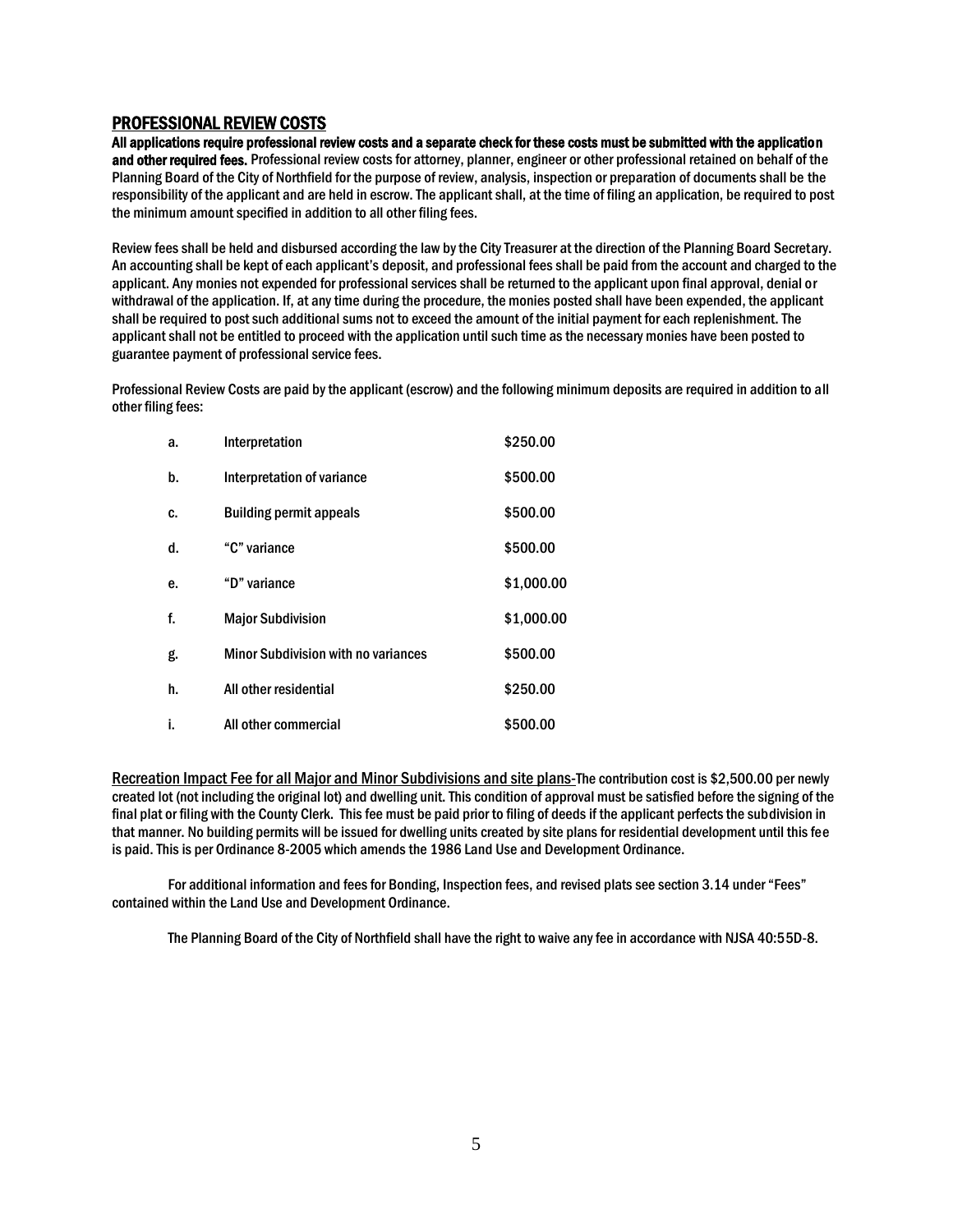# ADDITIONAL INSTRUCTIONS

A Hardship Variance requires 18 sets of plans be submitted

A Use or Site Plan requires 18 sets of plans be submitted

A SET INCLUDES:

- 1. If you have received a denial of a building permit by the Code Enforcement Officer, attach a copy to the application.
- 2. Application completely filled out printed or typed.
- 3. Plot Plans or Survey Map show block and lot number, zone classification, dimensions of present and proposed structures, locations of all existing and proposed structures, distances between the various structures and property lines. The survey should not be older than one year. If older, a certification waiver needs to be signed by the owner. See page 13.
- 4. Tax Map-This will be provided with the 200 ft. list. Reference the zone or use of the property.
- 5. List of property owners within 200 feet, obtain from Tax Office (Tax Assessor).
- 6. Proof of taxes paid to date and sewer fees paid to date, obtain from Tax Office.
- 7. Copy of purchase agreement (buyer) or copy of lease agreement (tenant).
- 8. If a corporation or partnership, list the names and addresses of all stockholders or individual partners owing at least 10% of its stock of any class as required by NJSA 40:55D-48.1 et seq.

#### IF APPLICATION IS FOR A HARDSHIP VARIANCE ONLY

Plot plans and maps prepared by other than a licensed surveyor or architect must be accompanied by affidavit stating that all information contained therein is correct.

#### ALL SITE PLANS MUST BE SEALED BY ENGINEER/ARCHITECT

Please comply fully with all requirements. Failure to comply may result in postponement of the hearing and an additional fee. The time for the Board's decision shall not begin to run until filing of a complete application together with the requisite maps and other documents. THE SECRETARY WILL ADVISE YOU OF A HEARING DATE.

IMPORTANT!! Please note that publication notices must be advertised in The Press legal section ten days prior to the hearing date and notices to the taxpayers within 200 feet must be served ten days before the hearing date. Do this as soon as you receive a hearing date.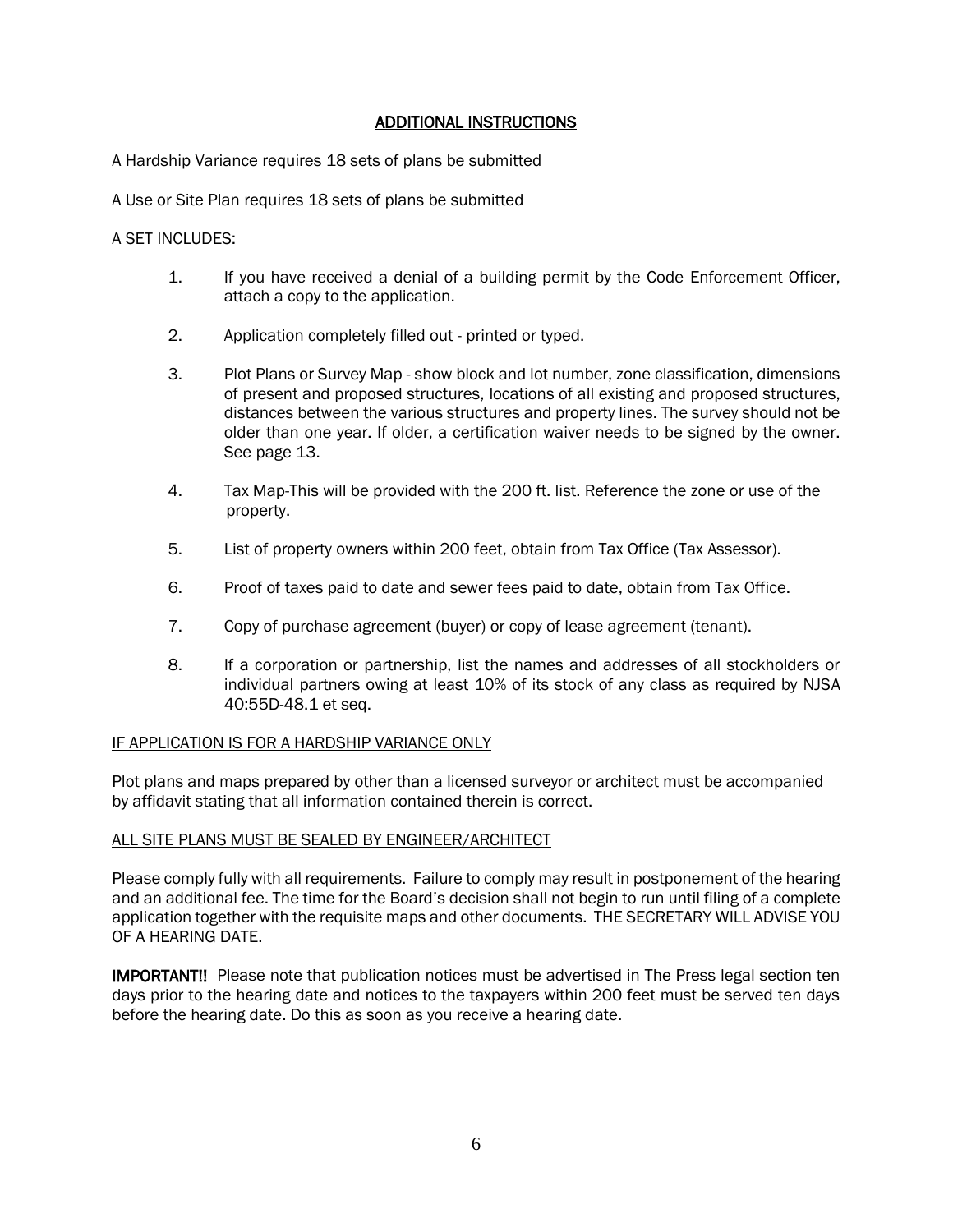At least ten days before the hearing date, applicant shall cause notice to be published in the official newspaper of the municipality which is The Press of Atlantic City. It is suggested that the applicant call, email, or fax the newspaper promptly with regard to deadline for publication of said notice which must include the date, time, and place of hearing, the nature of the matters to be considered, identity of the property by street address, if any, and by Block and Lot numbers, and location where maps, plans, and documents for which approval is being sought are available for inspection. Copies of all maps, plans, and documents relative to the application will be filed with the Planning Board Secretary in the City of Northfield Tax Office during normal business hours Monday to Friday, between the hours of 9:00 a.m. and 4:00 p.m. ten days prior to the hearing date.

At least 10 days before the hearing date the applicant shall give notice to all property owners within 200 ft. of subject property whether within or without the municipality by serving notice thereon to the owner or his agent in charge of the property; or by mailing copy thereof by certified mail to the property owner at his address. The applicant shall give notice to the following where applicable:

- 1. The Municipal Clerk of adjoining municipality when subject property is within 200 ft.
- 2. County Planning Board if subject property is adjacent to an existing or proposed County road, if it adjoins other county land, or if it is situated within 200 ft. of a municipal boundary.
- 3. Commissioner of Transportation if subject property is adjacent to a State highway.
- 4. Chairman of the Sewer Department of the City.
- 5. Director of the Division of State and Regional Planning in the Department of Community Affairs if application is for development of property which exceeds one hundred fifty acres or 500 dwelling units.
- 6. Cape Atlantic Soil Conservation district if application is for site plan review of property on a County or State road.

The above and Utility information will be included on the 200 ft. list cover pages.

Please submit the following at least TWO days before the hearing date:

- 1. Copy of applicant's notice to property owners within 200 ft.
- 2. Notice of publication (The Press of Atlantic City)
- 3. Certified stamped mail receipts of property owners served. If you had delivered notices, submit the signed and dated signature sheet.
- 4. Include receipts of utilities and government agencies served.
- 5. Signed Affidavit of Service.

#### After the hearing date:

After the hearing, the Resolution with the action taken by the Board will be signed and mailed to the applicant and his/her attorney once it is memorialized at the next available meeting. A copy shall also be filed with the Municipal Clerk. The applicant is to advertise the action taken in the official newspaper of the municipality once memorialized to start the appeal clock, unless it is denied, in which case the Planning Board Secretary will advertise within 10 days of memorialization.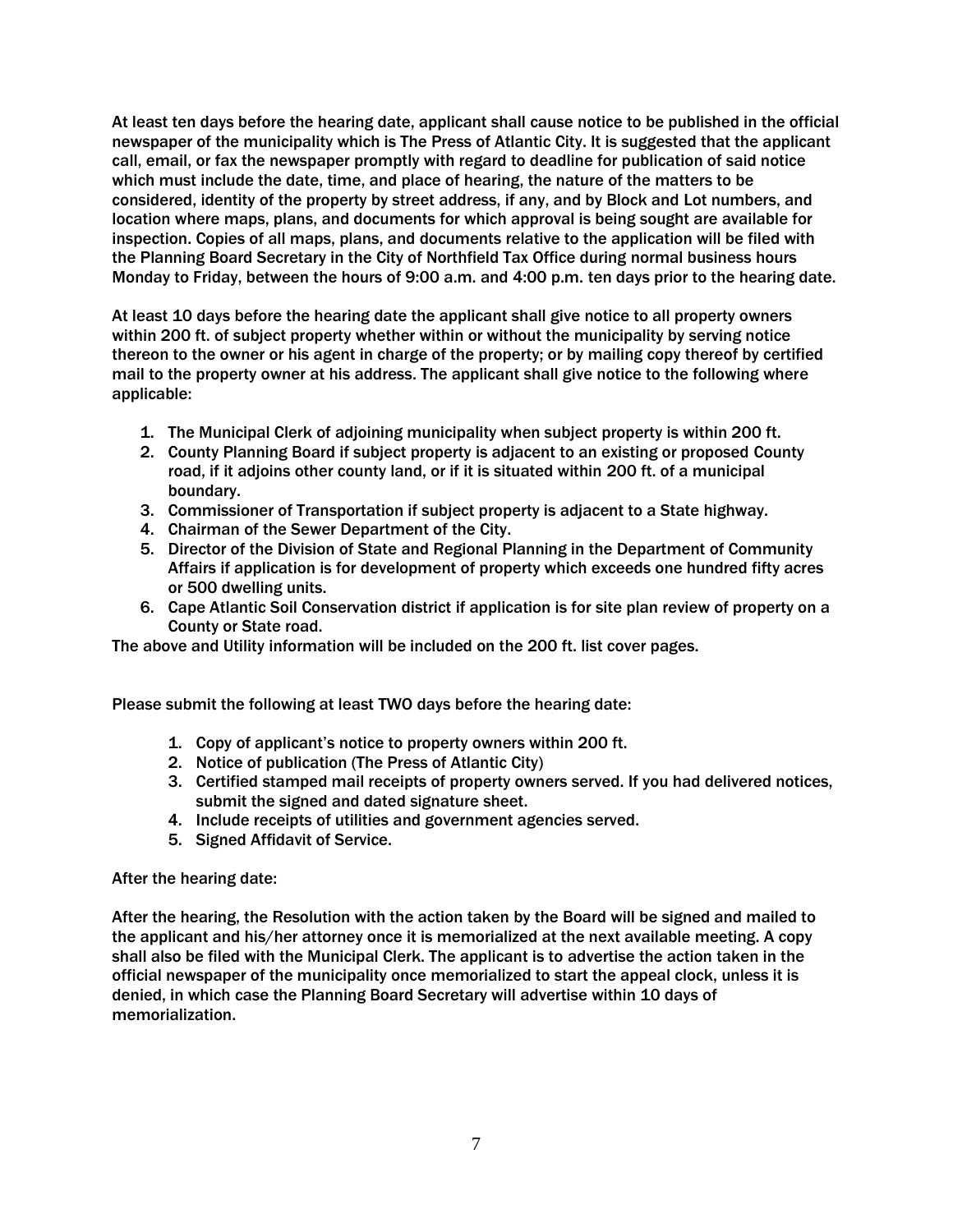#### PLANNING BOARD APPLICATION

| CASE#                                                                                                                                                               |                                                 |  |                                              |  |
|---------------------------------------------------------------------------------------------------------------------------------------------------------------------|-------------------------------------------------|--|----------------------------------------------|--|
| FOR OFFICIAL USE ONLY                                                                                                                                               |                                                 |  |                                              |  |
|                                                                                                                                                                     | Date of Application Received: _______________   |  |                                              |  |
|                                                                                                                                                                     | Fee Paid ____________________                   |  | Date: _________________ Affidavit of Service |  |
|                                                                                                                                                                     |                                                 |  |                                              |  |
|                                                                                                                                                                     |                                                 |  |                                              |  |
|                                                                                                                                                                     |                                                 |  |                                              |  |
|                                                                                                                                                                     |                                                 |  |                                              |  |
|                                                                                                                                                                     | INFORMATION REGARDING APPLICANT                 |  |                                              |  |
|                                                                                                                                                                     | Applicant's Full Legal Name                     |  |                                              |  |
|                                                                                                                                                                     |                                                 |  |                                              |  |
|                                                                                                                                                                     |                                                 |  |                                              |  |
|                                                                                                                                                                     | Applicant is a: Corporation <b>Partnership</b>  |  | <b>Individual</b>                            |  |
| Pursuant to N.J.S.A. 40:55D-48.1, the names and addresses of all persons owning 10% of<br>the stock in a corporation or partnership must be disclosed. Attach list. |                                                 |  |                                              |  |
|                                                                                                                                                                     | NATURE OF APPLICATION, check appropriate items: |  |                                              |  |
|                                                                                                                                                                     | Appeal of action of administrative officer      |  |                                              |  |
|                                                                                                                                                                     | Interpretation of development ordinance or map  |  |                                              |  |

|           | Interpretation of development ordinance or map |
|-----------|------------------------------------------------|
| Variance: | "C" Variance (Hardship)                        |
|           | "D" Use Variance                               |
|           | "D" Non-Conforming Use                         |
|           | Conditional use                                |
|           | Subdivision - Minor                            |
|           | Subdivision - Major                            |
|           | Site Plan - Waiver                             |
|           | Site Plan - Minor                              |
|           | Site Plan - Major                              |
|           | Other                                          |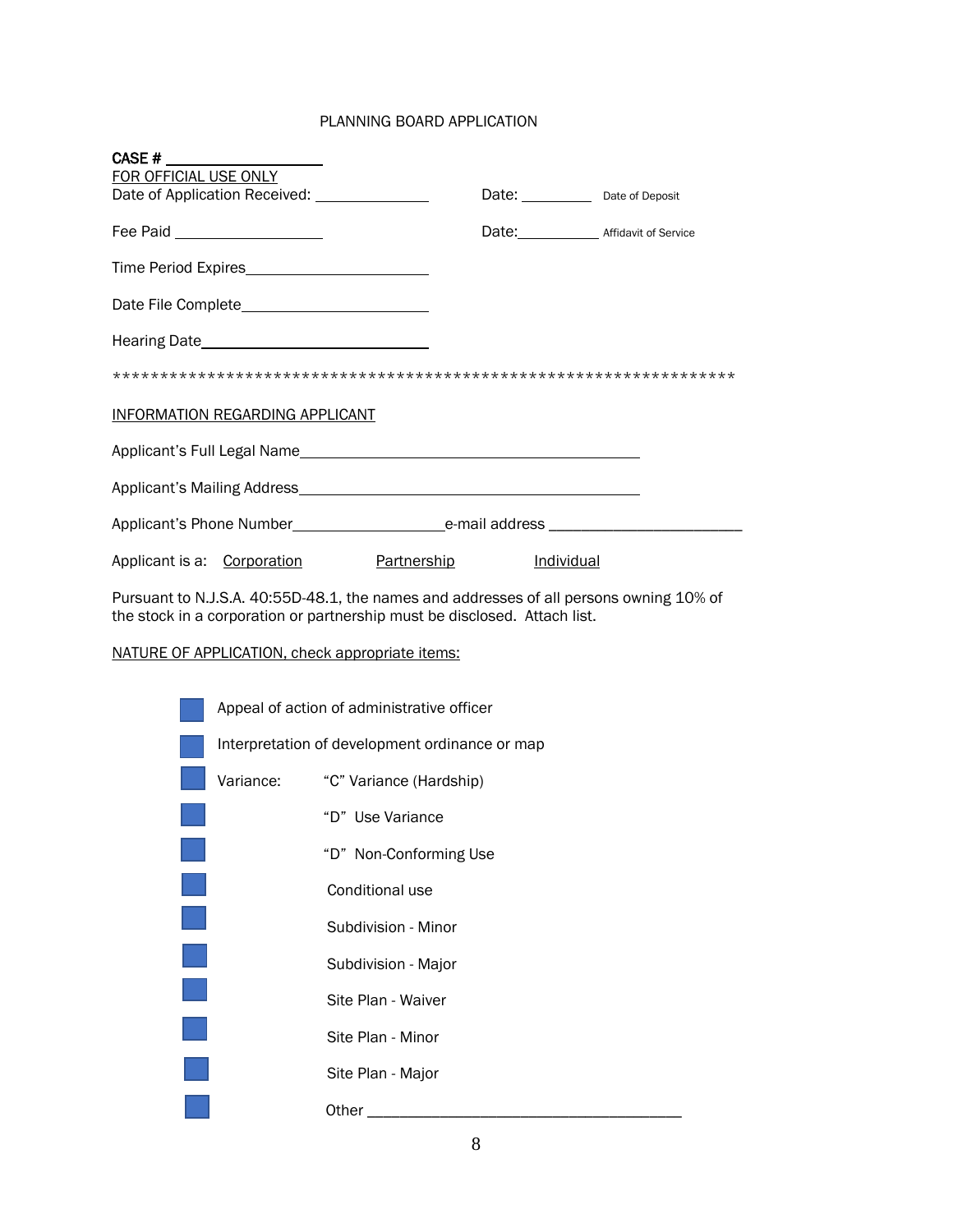Proposed use, Building, or Subdivision is contrary to: List Article and Section of the Ordinance from which Variance is sought:

| ART | Section | Required | Proposed |
|-----|---------|----------|----------|
| ART | Section | Required | Proposed |
| ART | Section | Required | Proposed |

If additional space is needed, attach list to the application

# INFORMATION REGARDING PROPERTY:

|                          | Address: Address:                                                                                                     |                                                                                  |
|--------------------------|-----------------------------------------------------------------------------------------------------------------------|----------------------------------------------------------------------------------|
|                          | Tax Map BLK____________LOT(S)_________________Dimension of Property__________                                         |                                                                                  |
|                          | BLK__________LOT(S)________________Dimension of Property_________                                                     |                                                                                  |
| Zoning District_______   |                                                                                                                       |                                                                                  |
|                          |                                                                                                                       | Location approximately ________________feet from intersection of _______________ |
|                          |                                                                                                                       |                                                                                  |
|                          | <b>Size Existing Building</b>                                                                                         | <b>Proposed Structure</b>                                                        |
| Front (feet)             |                                                                                                                       |                                                                                  |
| Deep (feet)              |                                                                                                                       |                                                                                  |
| Square (feet)            | <u> 1980 - Johann Barbara, martin a</u>                                                                               |                                                                                  |
| Height (feet)            |                                                                                                                       |                                                                                  |
| Story                    | <u> 1989 - Andrea Barbara, margaret e populazion del proprio del proprio del proprio del proprio del proprio del </u> |                                                                                  |
| <b>Building Coverage</b> |                                                                                                                       |                                                                                  |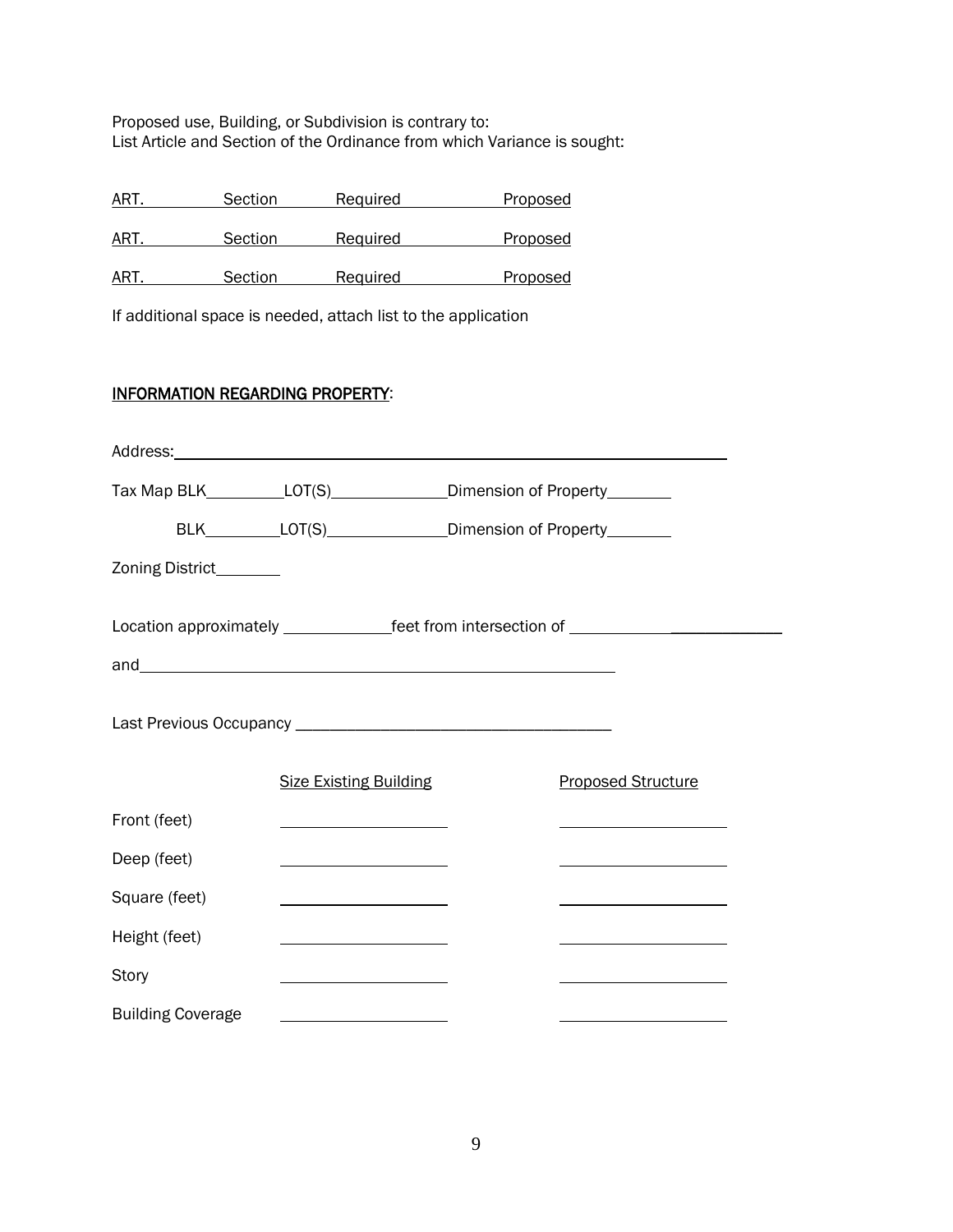| <b>SET BACKS ZONING REQ.</b>                                                                                                                                                                                                   | <b>Present</b>               | Proposed       |                   |
|--------------------------------------------------------------------------------------------------------------------------------------------------------------------------------------------------------------------------------|------------------------------|----------------|-------------------|
| Frontage<br>Y or N<br><b>Front Yard</b>                                                                                                                                                                                        | $\sim$ 100 $\sim$ 100 $\sim$ |                | <b>Corner Lot</b> |
| <b>Front Yard</b>                                                                                                                                                                                                              |                              |                |                   |
| <b>Side</b>                                                                                                                                                                                                                    |                              |                |                   |
| Side                                                                                                                                                                                                                           |                              |                |                   |
| Rear                                                                                                                                                                                                                           |                              |                |                   |
| <b>Lot Size Area</b>                                                                                                                                                                                                           |                              |                |                   |
|                                                                                                                                                                                                                                |                              |                |                   |
| Present use _______________________proposed use_________________________________                                                                                                                                               |                              |                |                   |
| Has there been any previous appeal or application involving these premises?                                                                                                                                                    |                              |                |                   |
| <b>Yes</b><br>No<br>or                                                                                                                                                                                                         |                              |                |                   |
|                                                                                                                                                                                                                                |                              |                |                   |
| and to whom such a series and to whom such a series of the series of the series of the series of the series of the series of the series of the series of the series of the series of the series of the series of the series of |                              |                |                   |
|                                                                                                                                                                                                                                |                              |                |                   |
|                                                                                                                                                                                                                                |                              |                |                   |
|                                                                                                                                                                                                                                |                              |                |                   |
| The relationship of the applicant to the property in questions is:                                                                                                                                                             |                              |                |                   |
| $0$ wner $\_\_$                                                                                                                                                                                                                | Tenant <sub>2</sub>          |                |                   |
| Purchaser under Contract (submit copy) Purchaser under Contract (submit copy)                                                                                                                                                  |                              | Other_________ |                   |

If the applicant is not the owner of the property, the applicant must obtain and submit a copy of this application signed by the owner in the space provided.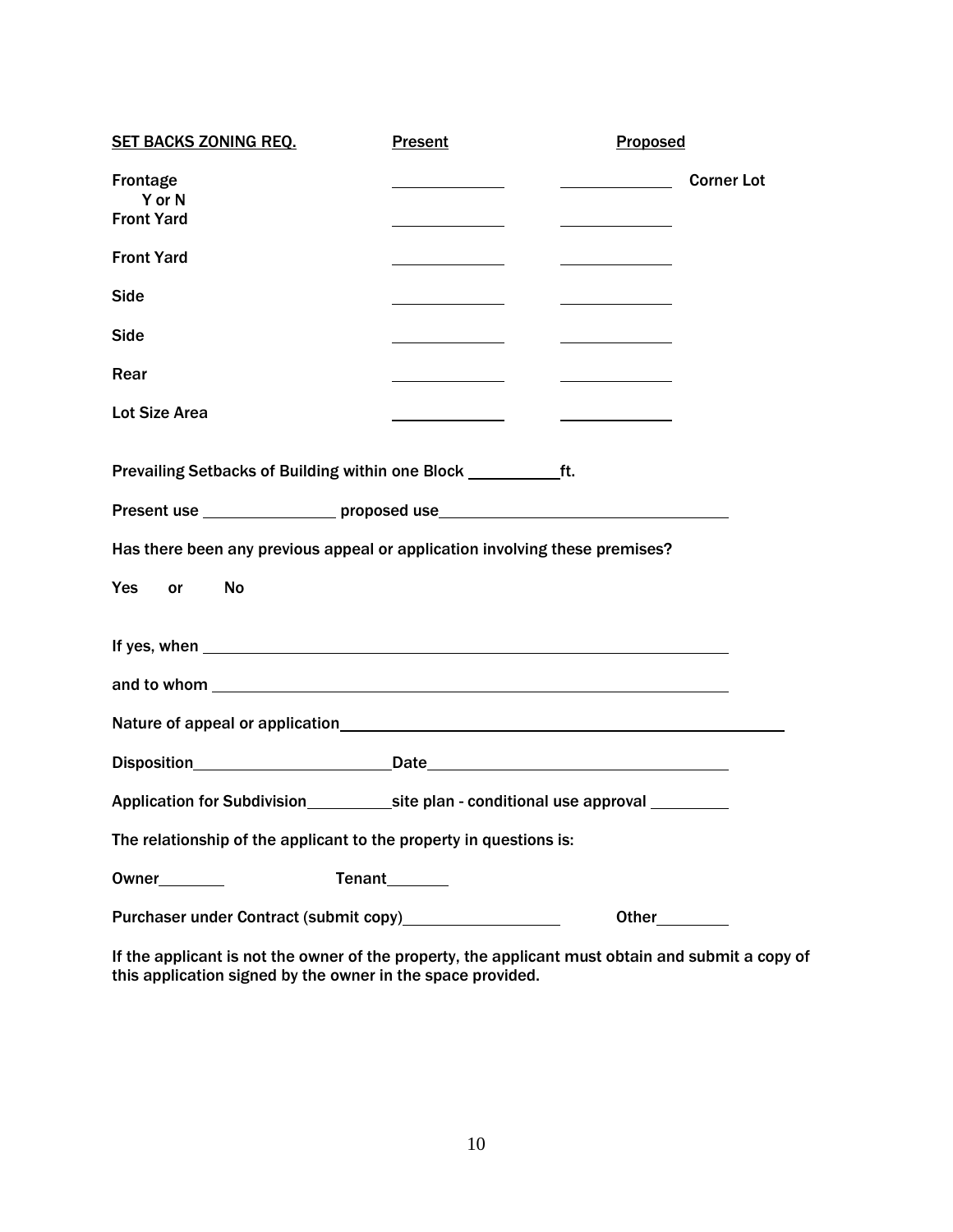| Owner's Authorization: I hereby certify that I reside at: |                                                                                              |
|-----------------------------------------------------------|----------------------------------------------------------------------------------------------|
|                                                           |                                                                                              |
|                                                           | and that I am the owner of all that certain lot, ________; Piece or parcel of land known as  |
|                                                           | Block____________Lot(s) __________________ commonly known as ___________________             |
| me.                                                       | which property is the subject of the applicant, and said application is hereby authorized by |
|                                                           |                                                                                              |
|                                                           |                                                                                              |
|                                                           |                                                                                              |
|                                                           |                                                                                              |
|                                                           |                                                                                              |
|                                                           |                                                                                              |
|                                                           |                                                                                              |
|                                                           |                                                                                              |
| Address                                                   |                                                                                              |

Applicant's Verification:

I hereby certify that the above statements made by me and the information contained in the papers submitted in connection with application is true.

Applicants Signature

Notice: The applicant is responsible to publish and serve notice of this application after receiving a hearing date from the Secretary of the Planning Board, ten (10) days prior to the hearing date.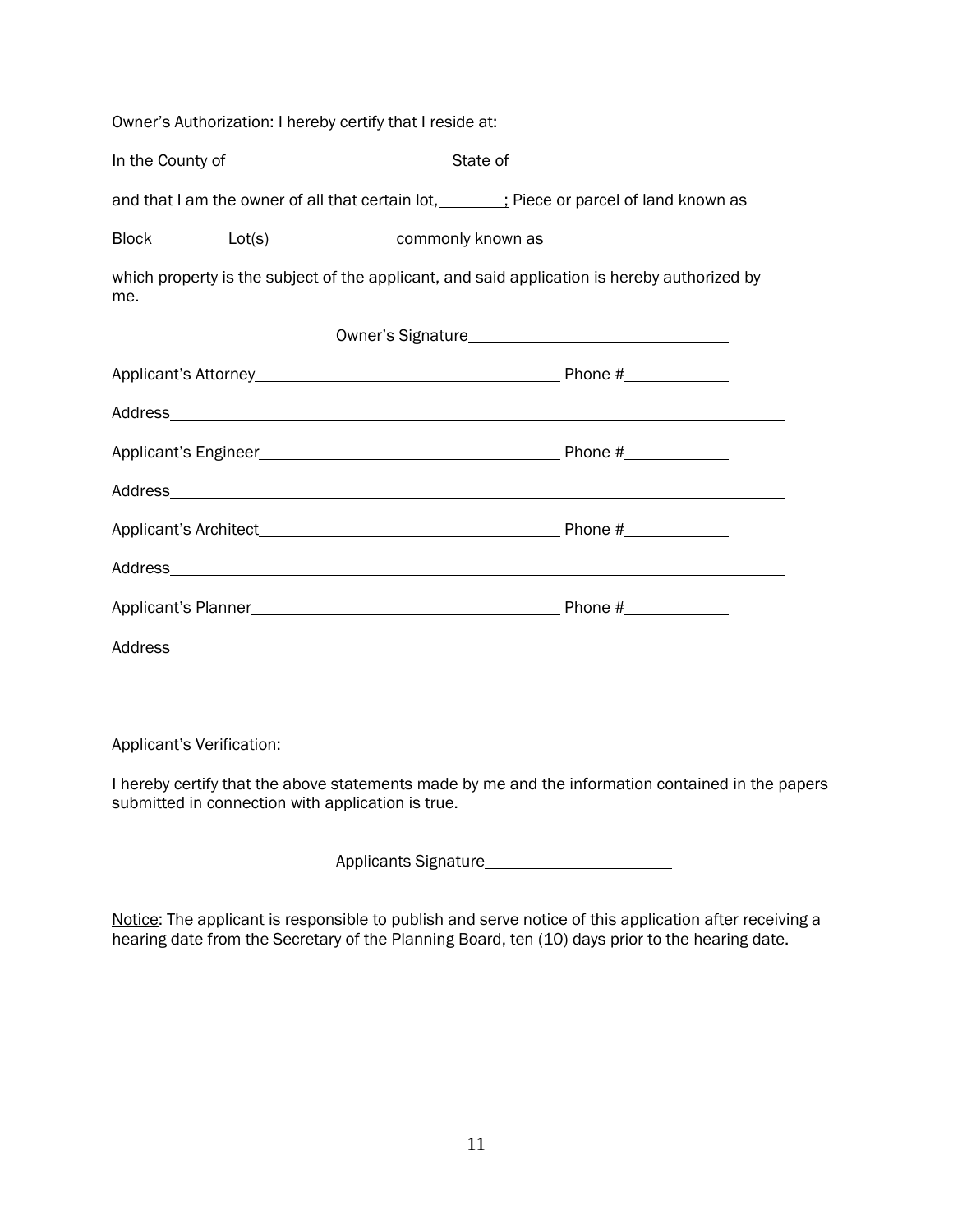# CERTIFICATION OF OWNER

|                                                                        | This is to certify that the plans and/or survey plans with the measurements shown have been |
|------------------------------------------------------------------------|---------------------------------------------------------------------------------------------|
|                                                                        | drawn by me as the owner of the property regarding $BLOCK$ ________ LOT(S) ________         |
|                                                                        |                                                                                             |
| (address)                                                              |                                                                                             |
| Have been drawn as accurately as possible to the best of my knowledge. |                                                                                             |
|                                                                        |                                                                                             |
|                                                                        |                                                                                             |
|                                                                        |                                                                                             |
|                                                                        |                                                                                             |
|                                                                        |                                                                                             |
| Date                                                                   |                                                                                             |
|                                                                        |                                                                                             |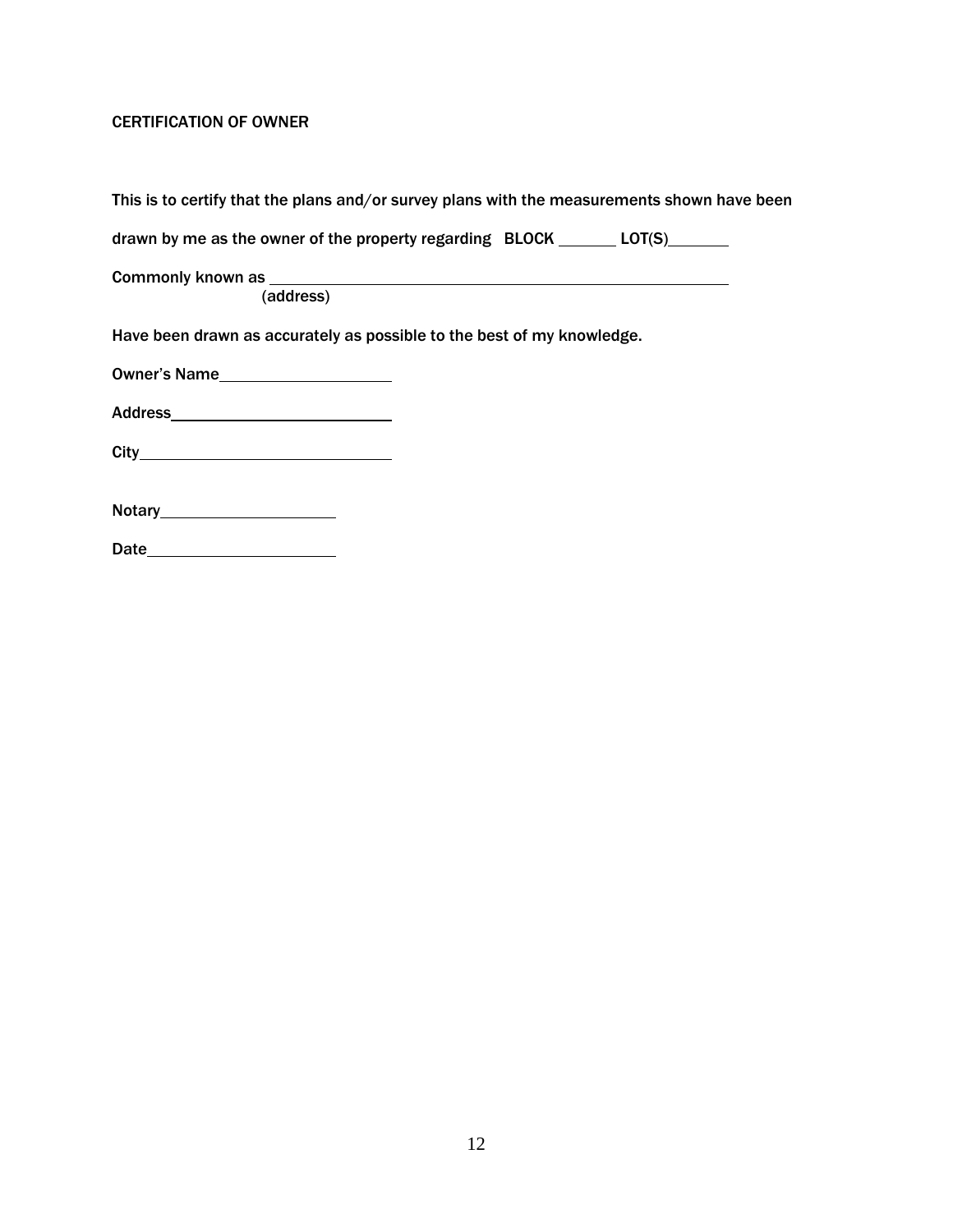## WAIVER OF SITE PLAN REQUEST

In applying for a waiver for MINOR SITE PLAN the following must be followed:

Submit a minimal site plan in order to show the board what the proposed use will consist of and the general location of building, parking areas, etc.

A Detailed Sketch Plat must be filed. Plat shall be based upon a recent survey drawn by a licensed land surveyor in New Jersey. The plat will show the following:

Locations of streets, block and lot numbers, locations of all building on site and setbacks, exits and entrances of new business, signage (if applicable), required parking on site, new paving of parking lot (if required), and or drainage and any easements, if applicable.

Any sections for which a waiver is specifically being requested and a narrative paragraph explaining why the applicant is entitled to such a waiver.

FEE IS \$500.00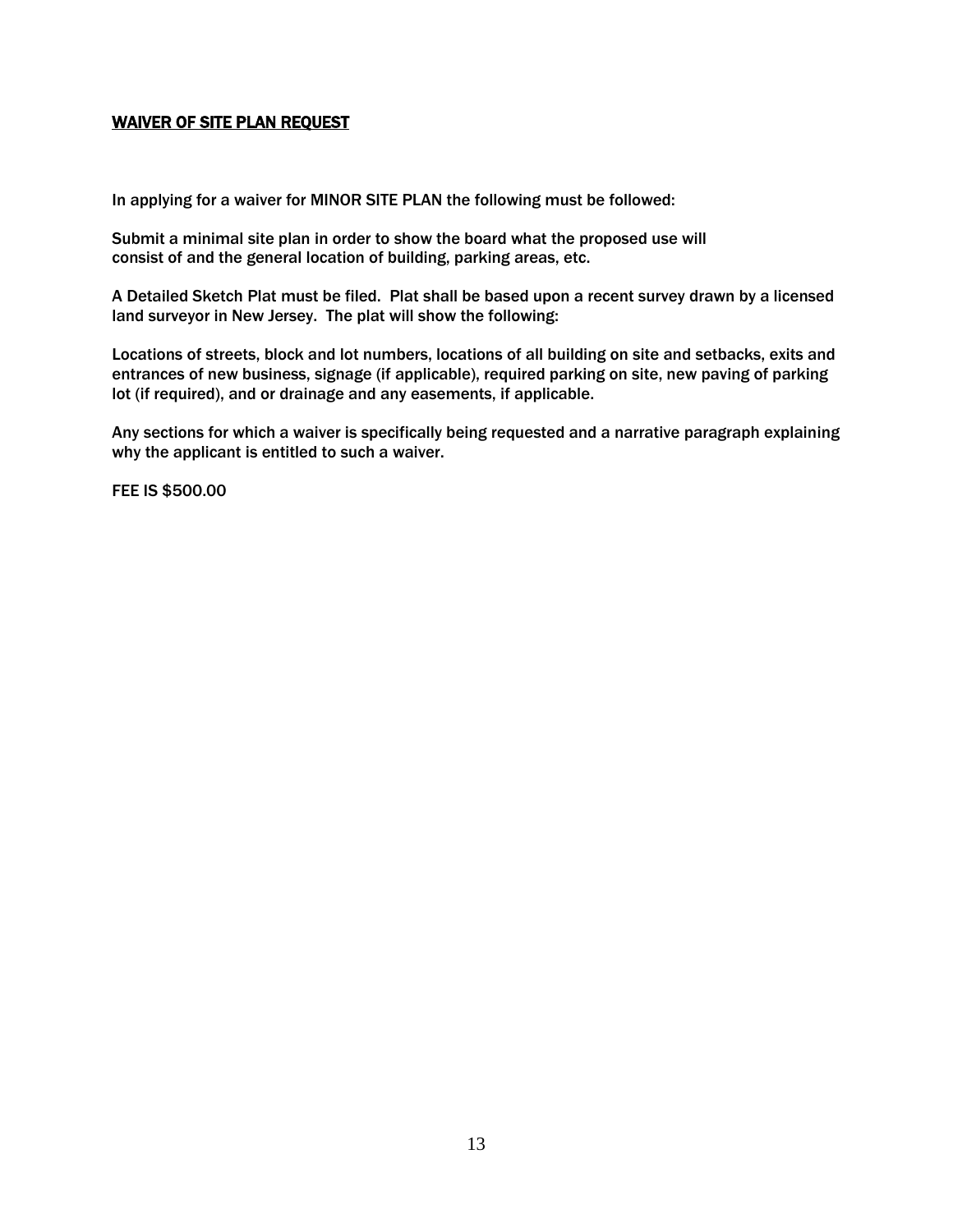#### SITE PLAN CHECKLIST

The following checklist is designed to assist applicants in preparing site plans for Board review. Applicant should check off each item to ensure that it is included on the plan. ITEMS OMITTED MAY DELAY CONSIDERATION BY THE BOARD. Utility plans, landscaping plans, architectural elevations, etc.., may be shown on separate sheets. (Return this list with your application)

\_\_\_\_\_\_ Name and title of applicant and owner, if other than applicant.

**Name and seal of person preparing plans, etc.** 

Place for signature of Chairman and Secretary of Planning Board.

**\_\_\_\_\_\_** Place for signature of City Engineer.

\_\_\_\_\_\_ Place for signature of County Engineer and Secretary of County Planning Board.

**EXAMED Tax map lot and block numbers.** 

**LETTE:** Date, scale and "north" sign.

Key map of the site with reference to surrounding areas and to existing street locations.

Zone district in which property is located, and zone district of all properties within a 200foot radius of the property line of the applicant's site, including properties in adjacent municipality, where applicable.

\_\_\_\_\_\_ All properties within 200 feet uses of said properties.

Names of owners of all of above properties.

Approximate number of employees who will be using the proposed site on a full-time basis shifts, if the operation is non-residential.

\_\_\_\_\_\_Entire property in question, even though only a portion of said property is involved in the site plan; provided however, where it is physically impossible to show the entire property on the required sheet, a separate map at an appropriate scale may be submitted.

\_\_\_\_\_\_ Dimensions of lot, setbacks, front yard, side yards, and rear yard.

Bearing and distances of property lines.

\_\_\_\_\_\_ Dimensions of existing and/or proposed principal building(s) and all accessory structures.

**\_\_\_\_\_\_\_ Size and location of fences.** 

\_\_\_\_\_\_ All proposed parking and loading facilities, showing location and dimensions of individual parking spaces and loading areas, aisles, traffic patterns and driveways for ingress and egress, all drawn to scale.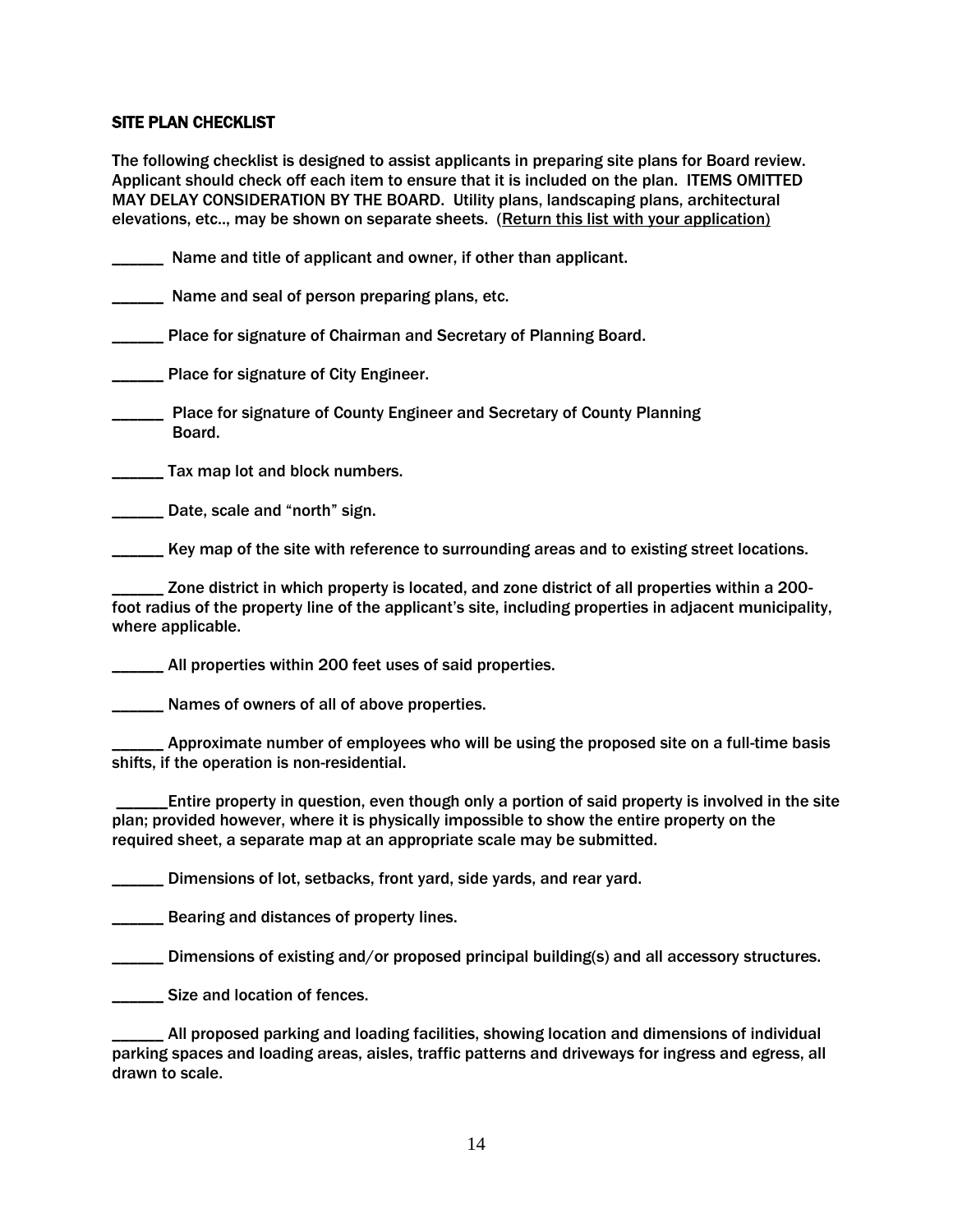All existing and proposed curbs and sidewalks; and all proposed curb cuts.

\_\_\_\_\_\_ All driveways and streets within 200 feet of site.

\_\_\_\_\_\_ Rights-of-way, easements and all lands to be dedicated to the municipality or reserved for specific uses.

Location of all signs and exterior lighting, accompanied by a brief narrative explanation of types of standards to be used, radius of light and intensity, etc., plus sketches to scale indicating design, color, material of things to be utilized.

Water supply system.

**\_\_\_\_\_\_** Existing and proposed sanitary sewerage disposal system.

**EXECUTE:** Draining Plans as approved by City Engineer.

\_\_\_\_\_\_ Solid waste disposal and storage. Method of treating manufacturing wastes and byproducts.

\_\_\_\_\_\_ Location of all existing trees or tree masses, indicating general size and species.

Landscaping and buffering plans, showing what will remain and what will be planted, and specifying types, size and location of trees and shrubs.

\_\_\_\_\_\_ Significant existing physical features including streams, water courses, swampy soil, etc.

Perspective drawing of all proposed structures as well as front and side elevations at a scale which clearly indicates the design objectives of the applicant. [ The perspective drawings should clearly indicate the color, material and overall design of the proposed structure(s).]

\_\_\_\_\_\_ Existing and proposed spot elevations based on U.S. Coastal Geodetic datum at all building corners, all floor levels, center lines of abutting roads, top and bottom curbs, property corners, gutters and other pertinent locations.

Existing and proposed contours of site at 2-foot intervals for areas less than 5 percent grade and 1-foot intervals above 5 percent grade.

Any other pertinent information as may be required by the Board.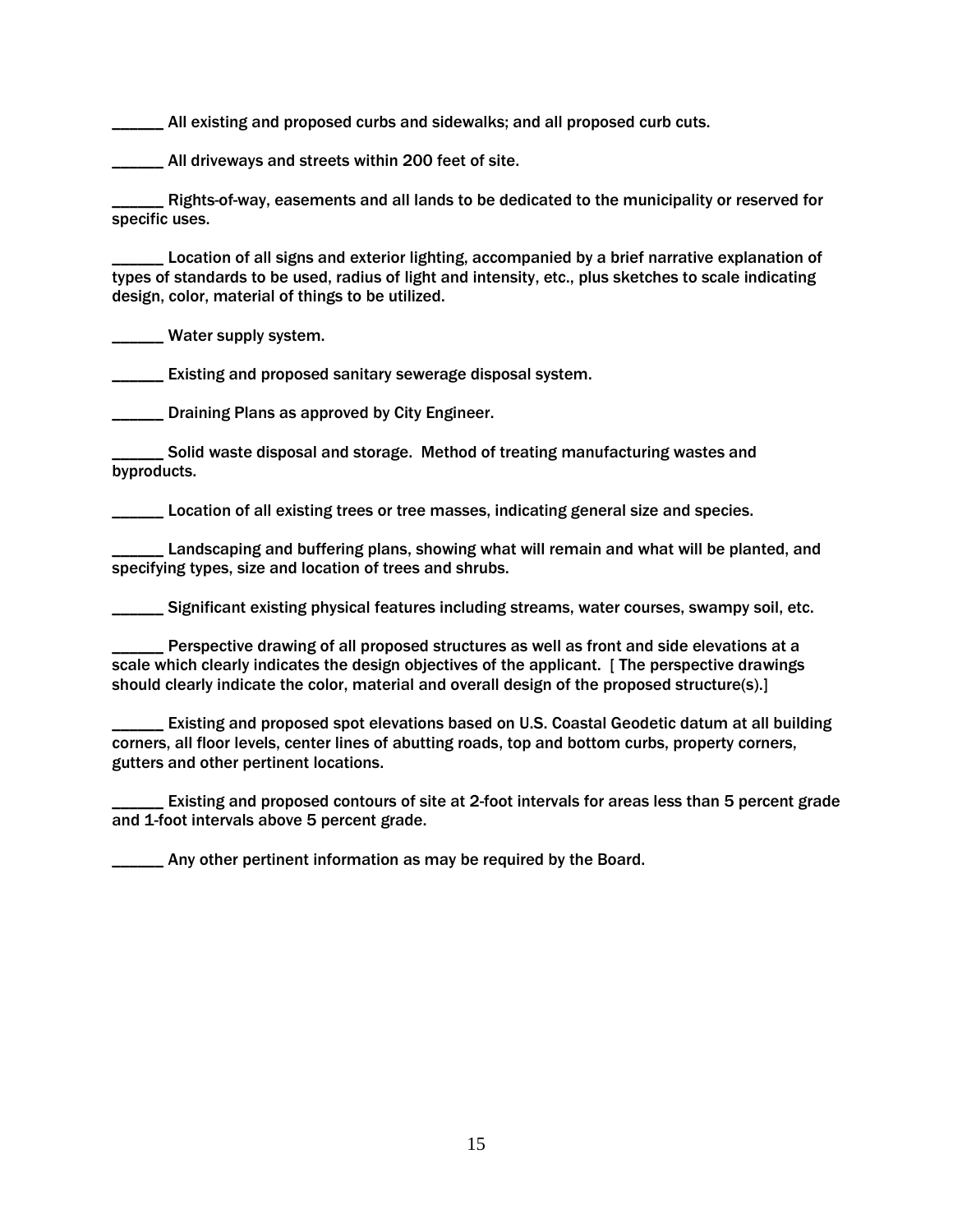# PLEASE NOTE:

The following enclosures must be filled out after you have received notice of a hearing date by the Secretary of the Planning Board.

WHEN YOU HAVE RECEIVED SUCH NOTICE OF A HEARING DATE, CERTIFIED NOTICES TO TAX OWNERS OF PROPERTY LOCATED WITHIN 200 FEET OF VARIANCE REQUIRED MUST BE NOTIFIED TEN DAYS PRIOR TO HEARING DATE. ALSO, NOTICE OF PUBLICATION MUST BE FILED TEN DAYS PRIOR TO HEARING DATE IN NEWSPAPER.

# Planning Board Content of notices

The notice (legal ad in The Press and 200 ft. notice) must state the following:

- 1. Date, time and place of hearing
- 2. Identification of property proposed for development by street address and reference by Block and Lot
- 3. Nature of matters to be considered
	- a. list all required variances separately-such as front yard setback variance, side yard setback variance, "D" variance, Conditional use variance
	- b. general description of application which will inform the public in a common sense manner such that the ordinary lay person could determine whether to object or seek further information

 4. Location and times any maps and documents for which approval is sought are available for public inspection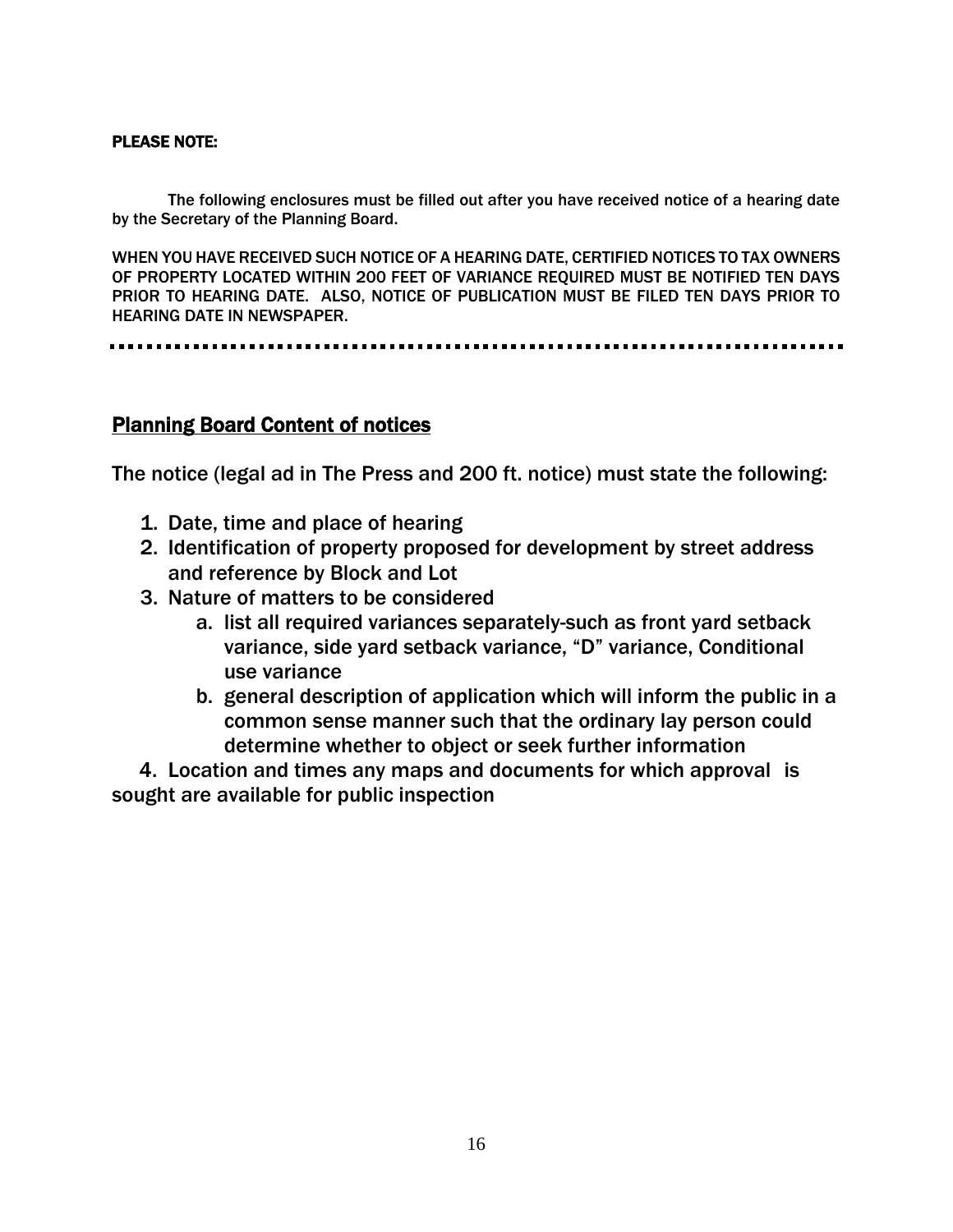# NOTICE OF HEARING TO PROPERTY OWNERS

# To Whom It May Concern:

Notice is hereby given that a written application has been filed by the undersigned with the Planning Board of the City of Northfield, New Jersey, for a variance from the Zoning Ordinance to permit applicant to:

| In and upon property shown as Block _______ | $\mathsf{Lot} \hspace{0.05cm} \longrightarrow$ | , on the |
|---------------------------------------------|------------------------------------------------|----------|
|                                             |                                                |          |
| Tax Map, commonly known as ____             |                                                |          |
|                                             | (Street Address)                               |          |
| In said City.                               |                                                |          |

This Notice is given to you as an owner of property situate within 200 feet of the property in question. Public hearing on the above-mentioned application has been scheduled for:

\_\_\_\_\_\_\_\_\_\_\_\_\_\_\_\_\_\_\_\_, the \_\_\_\_\_\_\_\_\_\_\_\_ day of \_\_\_\_\_\_\_\_\_\_\_\_\_\_\_\_\_\_\_\_\_\_\_\_\_\_\_\_\_\_\_\_\_\_ (Day of week) (Numerical day) (Month) (Year)

at (time)\_\_\_\_\_\_\_\_\_\_\_\_\_\_\_ o'clock P.M. (prevailing time) at Council Chambers, City Hall, 1600 Shore Road, Northfield, NJ 08225 at which time and place you may appear either in person or by agent or attorney to present any objections you may have to the grant of said application during the public session of the hearing.

Maps and documents for which approval is sought are available for public viewing in the Tax Office in City Hall, 1600 Shore Road, Northfield between the hours of 9:00 a.m. to 4:00 p.m.

This Notice is sent to you by applicant by order of the Planning Board.

Dated \_\_\_\_\_\_\_\_\_\_\_\_\_\_\_\_\_\_\_\_\_\_\_\_\_ Signed \_\_\_\_\_\_\_\_\_\_\_\_\_\_\_\_\_\_\_\_\_\_\_\_\_\_\_\_\_\_\_

(Signature of Applicant)

Revised 8/27/09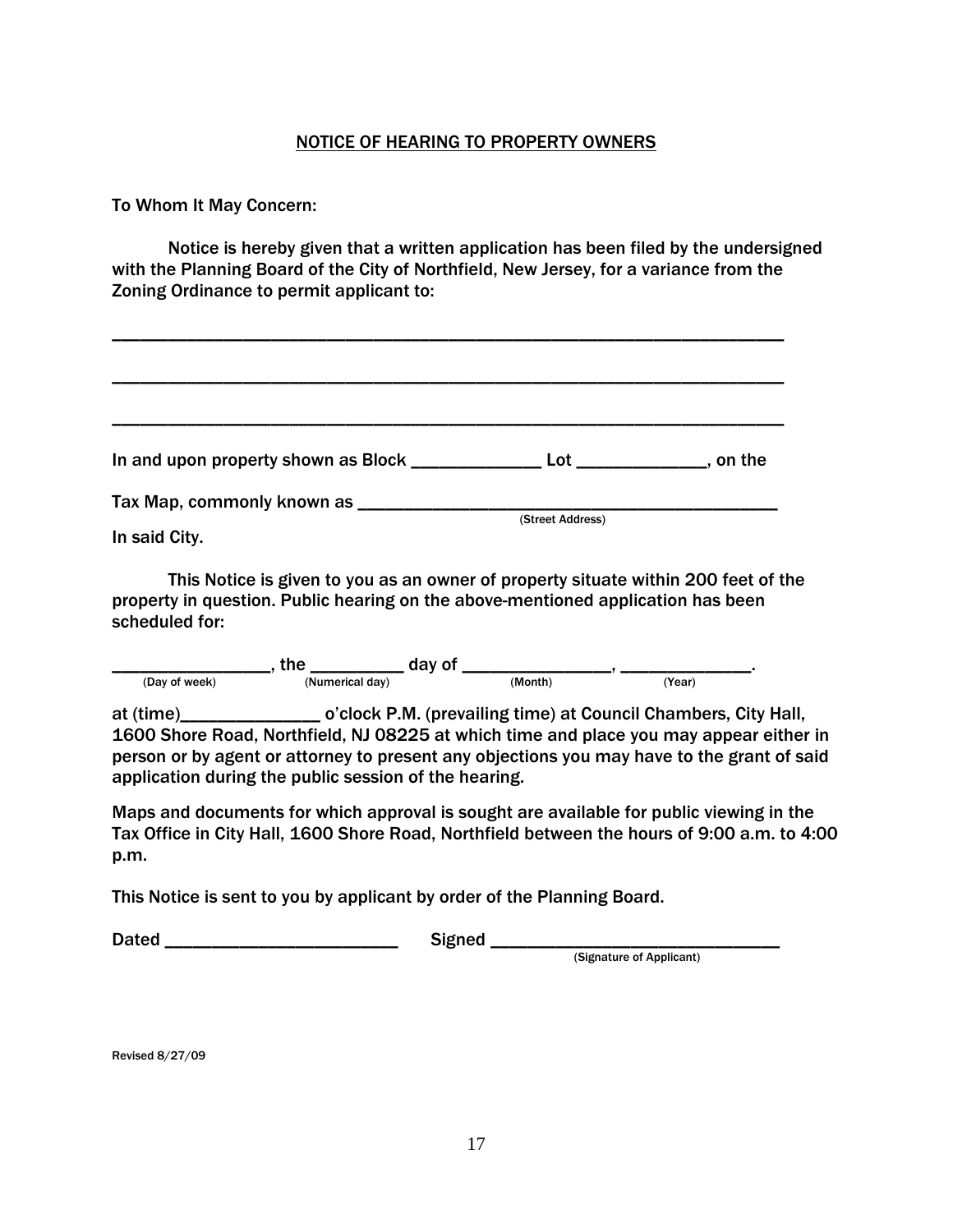# **HAND DELIVERED NOTICE SIGNATURE FORM**

| I have personally hand delivered the notice of hearing to property owners within 200    |  |                    |  |
|-----------------------------------------------------------------------------------------|--|--------------------|--|
| feet of property in questions being Block _____________ Lot (s)_______________ commonly |  |                    |  |
|                                                                                         |  |                    |  |
| and received said signatures of same listed on tax list.                                |  |                    |  |
| Name (please print)                                                                     |  | Signature and Date |  |
|                                                                                         |  |                    |  |
|                                                                                         |  |                    |  |
|                                                                                         |  |                    |  |
|                                                                                         |  |                    |  |
|                                                                                         |  |                    |  |
|                                                                                         |  |                    |  |
|                                                                                         |  |                    |  |
|                                                                                         |  |                    |  |
|                                                                                         |  |                    |  |
|                                                                                         |  |                    |  |
|                                                                                         |  |                    |  |
|                                                                                         |  |                    |  |
| <u> 1989 - Johann Barbara, martxa alemani</u> ar alemania                               |  |                    |  |
|                                                                                         |  |                    |  |
|                                                                                         |  |                    |  |
|                                                                                         |  |                    |  |
|                                                                                         |  |                    |  |
|                                                                                         |  |                    |  |

\*This form may be duplicated as needed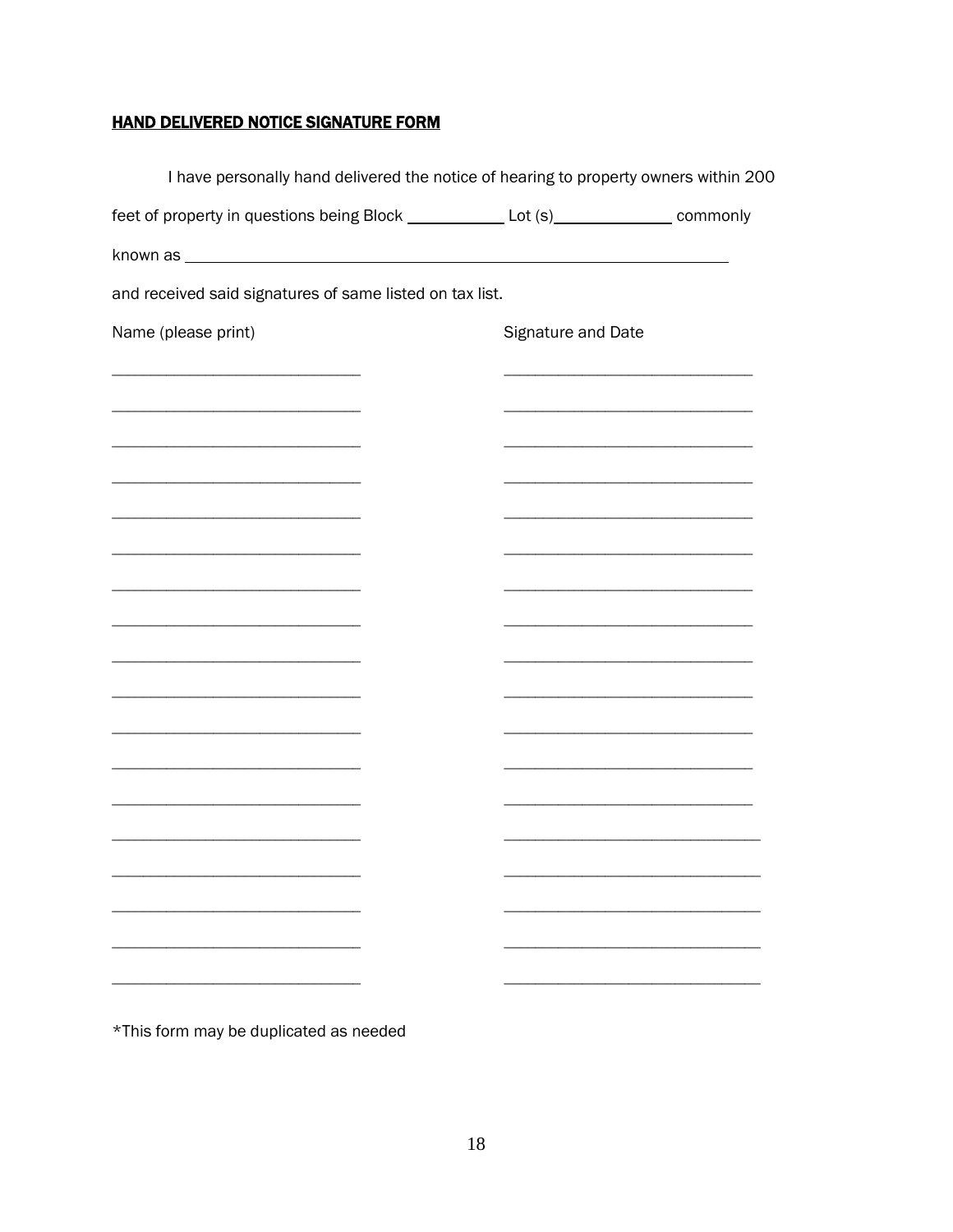# NOTICE TO BE PUBLISHED IN OFFICIAL NEWSPAPER

#### Northfield Planning Board

| TAKE NOTICE that on the $\_\_\_\_\_\_\_\_\$ day of $\_\_\_\_\_\_\_\_\_\_\_\_\_\_\_\_\_\_\_\_\_\_\_\_\_\_\_\_\_\_\_$ at<br>7:00P.M., a hearing will be held before the Northfield Planning Board at the Municipal Building,                    |  |  |  |  |
|-----------------------------------------------------------------------------------------------------------------------------------------------------------------------------------------------------------------------------------------------|--|--|--|--|
| 1600 Shore Road, Northfield, NJ on the appeal or application (choose one) for the undersigned                                                                                                                                                 |  |  |  |  |
| requesting a/an<br>(please insert in ad which relief you are requesting):                                                                                                                                                                     |  |  |  |  |
|                                                                                                                                                                                                                                               |  |  |  |  |
|                                                                                                                                                                                                                                               |  |  |  |  |
|                                                                                                                                                                                                                                               |  |  |  |  |
| <b>PLEASE DESCRIBE PROJECT</b>                                                                                                                                                                                                                |  |  |  |  |
|                                                                                                                                                                                                                                               |  |  |  |  |
| and designated as Block _______________Lot(s)____________________on the Northfield City Tax Map.                                                                                                                                              |  |  |  |  |
| The application and related documents are on file in the City of Northfield Tax Office, 1600 Shore<br>Road, Northfield, New Jersey and are available for inspection during normal business hours, Monday<br>to Friday, 9:00 a.m. to 4:00 p.m. |  |  |  |  |

To be published in The Press of Atlantic City 10 days prior to hearing date. The legal ad will run for one day.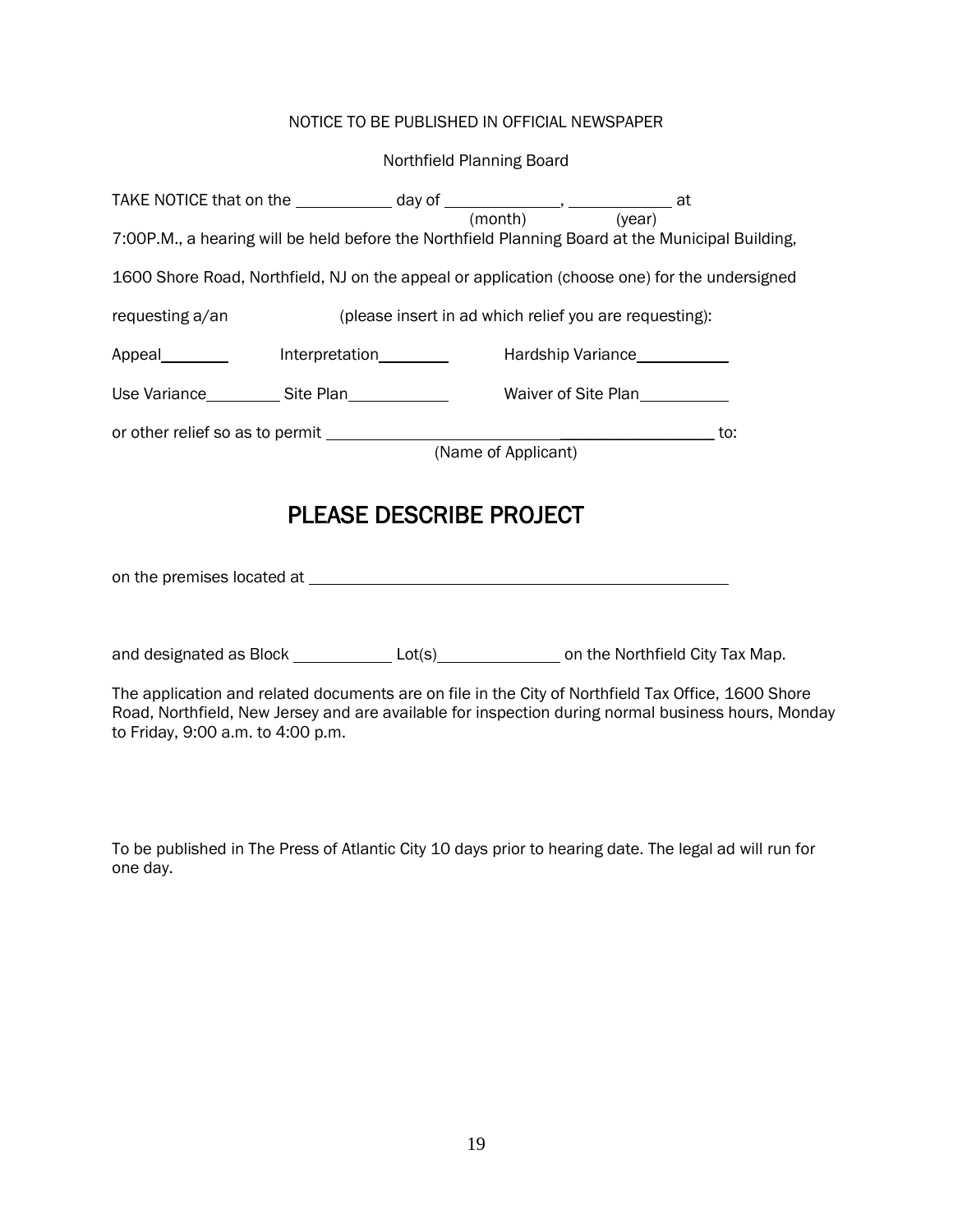### CITY OF NORTHFIELD PLANNING BOARD

#### AFFIDAVIT OF PROOF OF SERVICE

(Proof of service of notices required by Statute must be filed and verified with Board Secretary at least 2 days prior to meeting or case will not be heard.)

| <b>Board</b> |                                                         |                                                                                                                |                                                                                              |
|--------------|---------------------------------------------------------|----------------------------------------------------------------------------------------------------------------|----------------------------------------------------------------------------------------------|
| Use<br>Only  | Case No.                                                | Affidavit Filed ________________, (year)_______                                                                |                                                                                              |
|              | <b>State of New Jersey</b><br><b>County of Atlantic</b> |                                                                                                                |                                                                                              |
|              |                                                         |                                                                                                                |                                                                                              |
|              | according to law, deposes and says, that (s)he          |                                                                                                                |                                                                                              |
|              |                                                         | resides at the contract of the contract of the contract of the contract of the contract of the contract of the |                                                                                              |
|              |                                                         |                                                                                                                |                                                                                              |
|              |                                                         | State of _____________, that (s)he is the applicant in a proceeding before the Planning                        |                                                                                              |
|              |                                                         |                                                                                                                | Board of the City of Northfield, New Jersey, being an appeal or application under the Zoning |
|              |                                                         |                                                                                                                |                                                                                              |
|              |                                                         |                                                                                                                |                                                                                              |
|              |                                                         |                                                                                                                | application to each and all of the persons upon whom service must be had, in the required    |
|              |                                                         | form and manner, and according to the attached list.                                                           |                                                                                              |
|              |                                                         |                                                                                                                | (Signature of Applicant)                                                                     |
|              | Sworn and Subscribed before me this _______             |                                                                                                                |                                                                                              |
|              | (month)                                                 | (year)                                                                                                         |                                                                                              |

(NOTE: Attach list of all persons/entities served.)

\_\_\_\_\_\_\_\_\_\_\_\_\_\_\_\_\_\_\_\_\_\_\_\_\_\_\_\_\_\_\_, Notary Public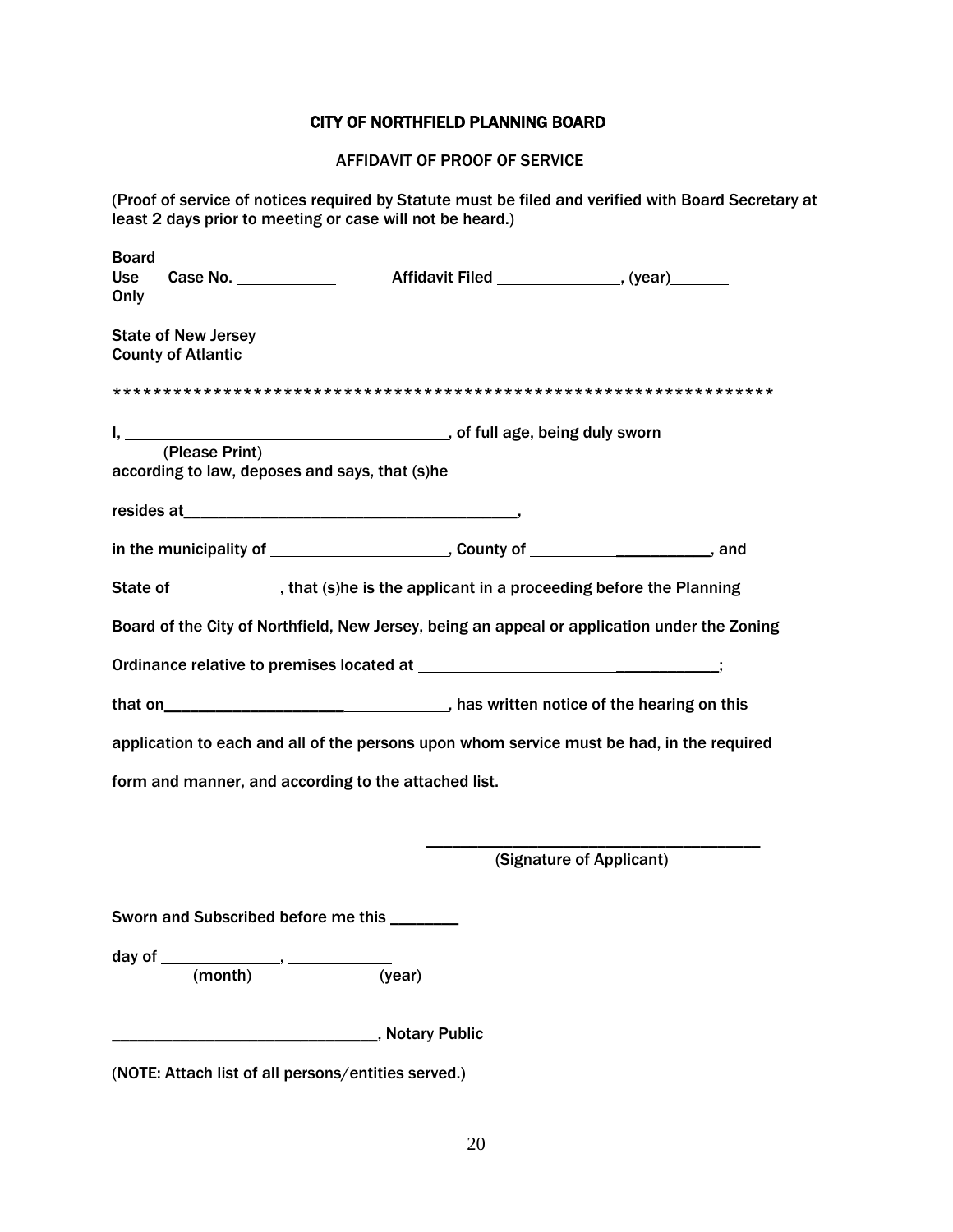#### STEPS TO FOLLOW AFTER APPROVAL OF SUBDIVISION

After approval from the Planning Board, six (6) sets of the plans are required and one mylar. Major subdivisions require an additional (2) Mylar Plans.

The applicant is responsible to revise plans if required by the Planning Board.

- 1. If the subdivision is on a County Road, submit all copies to the Department of Regional Planning and Development of Atlantic County located at Rt. 9 and Dolphin Avenue in Northfield for placement of the seal and signature. There is a fee for this. If the subdivision is not on a County Road, deliver the FINALIZED plans to the Planning Board Engineer first.
- 2. Deliver six (6) sets of final plans to the Planning Board Engineer for review that all changes were made if necessary. He will then sign them.
- 3. Return all Plans to the Planning Board Secretary in the City Hall Tax Office to be signed. They will be forwarded to the City Clerk's Office to be signed. The plans will then be forwarded to the Planning Board Chairman and Secretary to sign and seal. The owner of the property will then sign the plans.
- 4. We will retain four copies, and the others will be returned to you. You must record the finalized plans with the County Clerk's Office in Mays Landing (609) 641-7867.

Professional Escrow that is deposited from the applicant at the time the application and plans are submitted to City Hall will not be returned (Escrow refund) until all Engineer and Solicitor bills that have been incurred, are paid. If there is an escrow balance remaining, it will be returned to the applicant.

Robin Atlas, Secretary Planning Board City of Northfield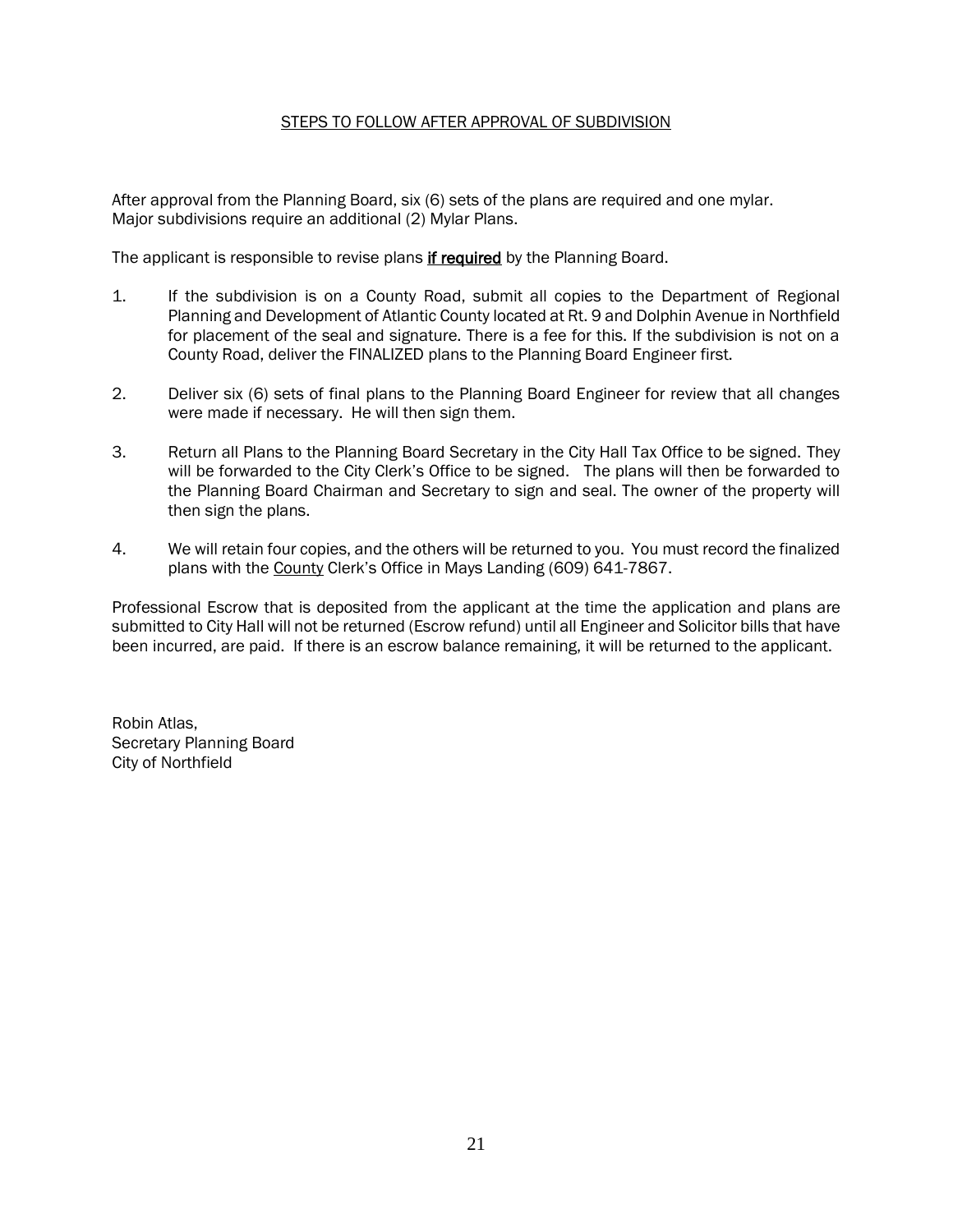

City of Northfield

 **1600 Shore Road Northfield, New Jersey 08225**

> Telephone 609-641-2832, ext. 128 Fax 609-646-7175 [msykes@cityofnorthfield.org](mailto:ratlas@cityofnorthfield.org)

# **REQUEST FOR CERTIFIED LIST OF PROPERTY OWNERS WITHIN 200 FEET**

**TO: Mark Sykes, Tax Assessor 1600 Shore Road Northfield, NJ 08225**

Office use only: Date Paid Type of Payment \_\_\_\_\_\_\_\_\_\_\_\_\_\_

# **I HEREBY REQUEST A CERTIFIED LIST OF PROPERTY OWNERS WITHIN TWO HUNDRED (200) FEET OF:**

| <b>BLOCK:</b>               |  |
|-----------------------------|--|
| <b>ADDRESS OF PROPERTY:</b> |  |

**ENCLOSED PLEASE FIND THE FEE OF \$10.00 PER BLOCK/LOT PAYABLE TO CITY OF NORTHFIELD FOR THE CERTIFIED LIST. PAYMENT MUST ACCOMPANY REQUEST. THE LIST WILL BE FORWARDED WITHIN THE STATUTORY DEADLINE OF SEVEN (7) BUSINESS DAYS FROM DATE REQUEST IS RECEIVED IN THE ASSESSOR'S OFFICE.**

| <b>Requestor:</b><br>Name: |                                                                                                                                                                                                                               |  |  |
|----------------------------|-------------------------------------------------------------------------------------------------------------------------------------------------------------------------------------------------------------------------------|--|--|
| <b>Address:</b>            | the control of the control of the control of the control of the control of the control of the control of the control of the control of the control of the control of the control of the control of the control of the control |  |  |
|                            | Telephone: ___________________<br>E-mail                                                                                                                                                                                      |  |  |
|                            | PLEASE CHECK ONE:                                                                                                                                                                                                             |  |  |
|                            | I will pick up the list when ready. Please contact me at: _______________________                                                                                                                                             |  |  |
|                            | Mail the list.                                                                                                                                                                                                                |  |  |
|                            | Fax the list:                                                                                                                                                                                                                 |  |  |